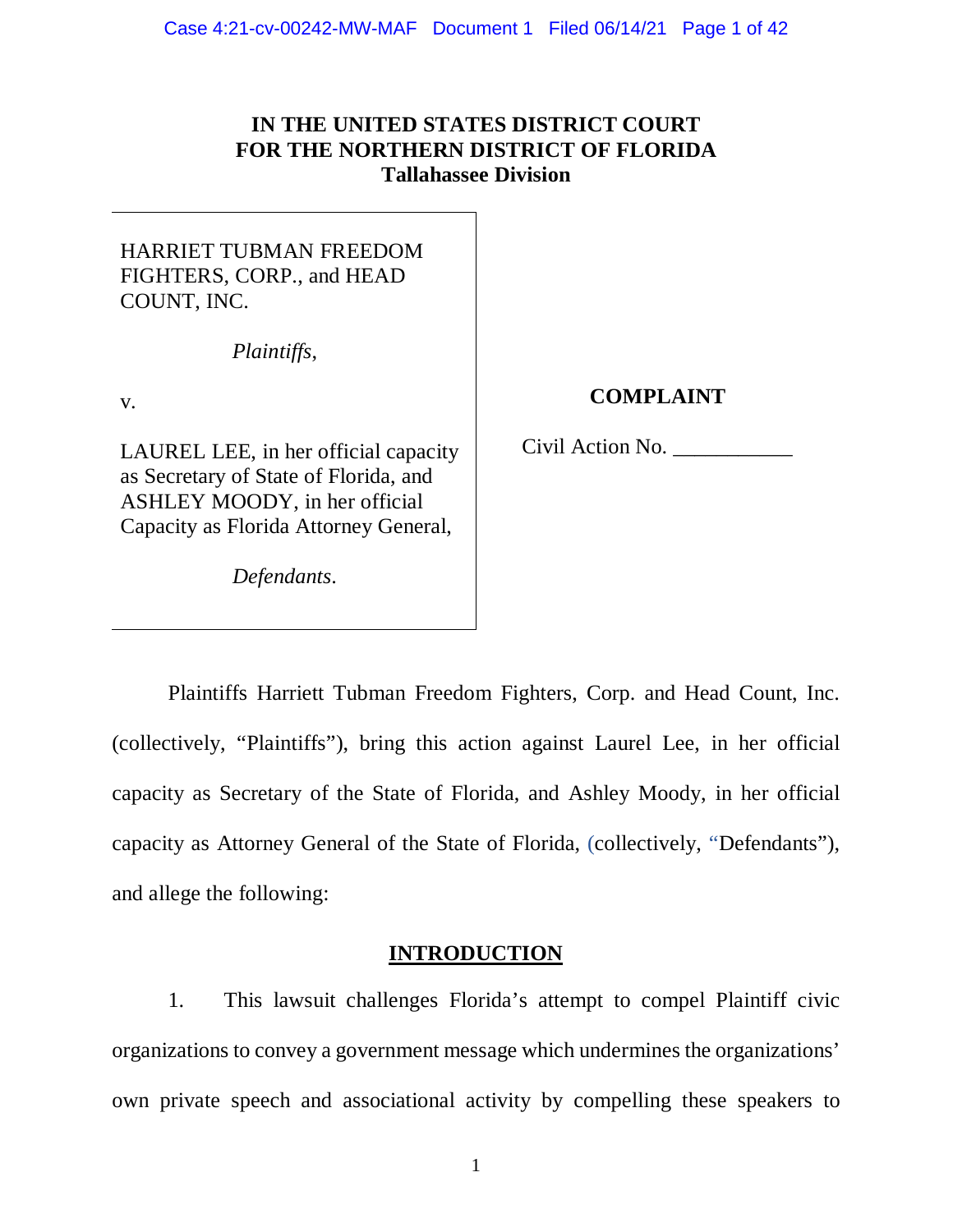### Case 4:21-cv-00242-MW-MAF Document 1 Filed 06/14/21 Page 2 of 42

denigrate their own efforts to promote political association and participation, in violation of the First and Fourteenth Amendments.

2. The right to vote is "a fundamental political right, because [it is] preservative of all rights." *Yick Wo v. Hopkins*, 118 U.S. 356, 370 (1886). Moreover, "discriminatory and unfair registration laws and procedures can have a direct and damaging effect on voter participation in elections." H.R. Rep. 103-9 (1993). Such registration laws "disproportionately harm voter participation by various groups, including the disabled and racial minorities." *Id.*

3. Plaintiffs' voter registration efforts are "core political speech" involving "interactive communication concerning political change." *Meyer v. Grant*, 486 U.S. 414, 422 (1988). Plaintiffs' endeavors to assist others in registering to vote are themselves political and philosophical statements, signaling that they value the democratic process and believe in the capacity of the popular will to shape the composition and direction of the government.

4. Governor Ron DeSantis signed Senate Bill 90 into law ("SB 90") on May 6, 2021. Section 7 of SB 90 modified Florida Statute Section 97.0575, pertaining to third-party voter registration organizations ("3PVROs"). The modified statute now requires 3PVROs to warn voter registration applicants, at the point where the applicant entrusts their application to the organization, that they may not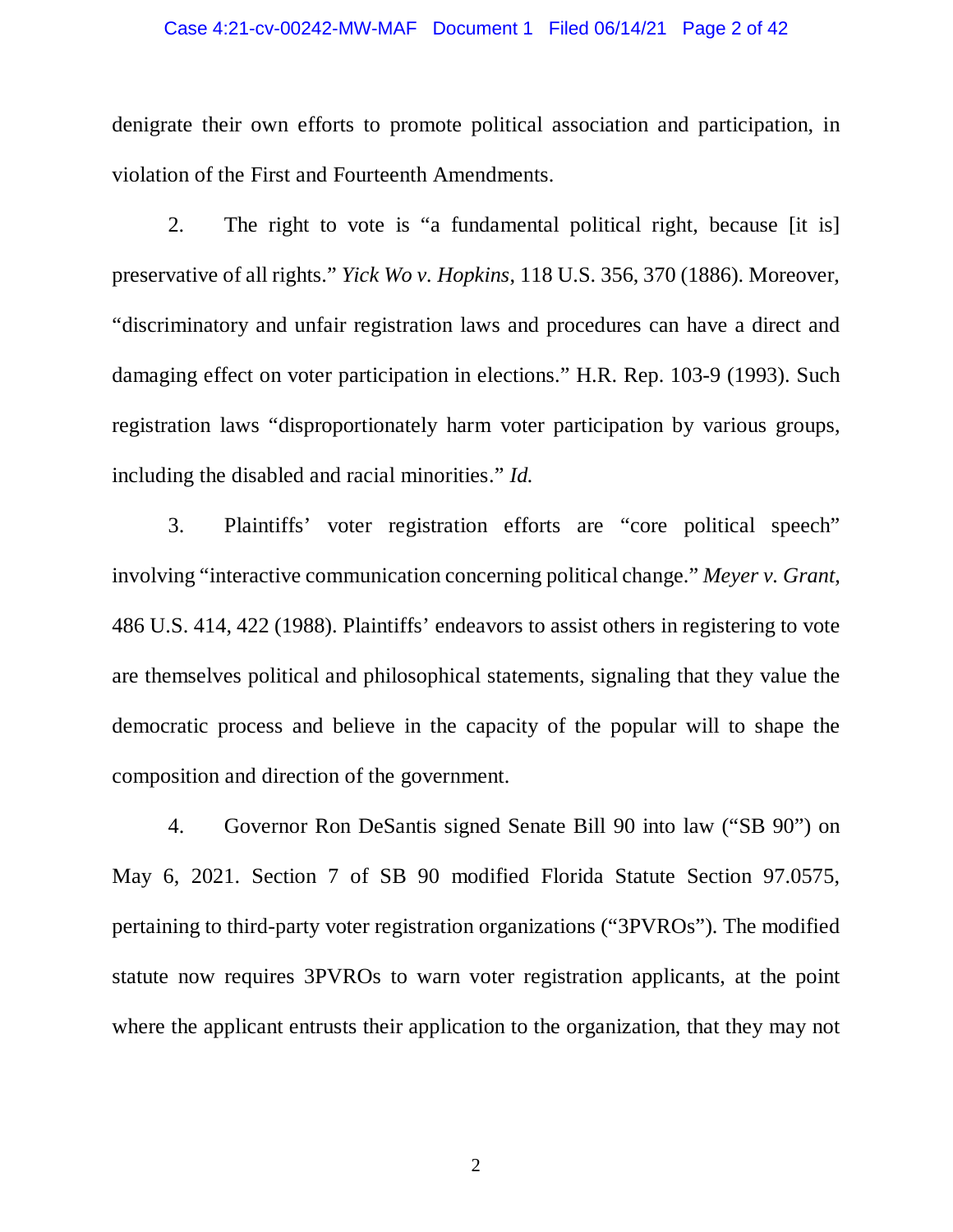### Case 4:21-cv-00242-MW-MAF Document 1 Filed 06/14/21 Page 3 of 42

timely submit applicants' registration applications and to inform them "how to register online with the [state] division [of elections]."

5. This inaccurate "warning" ignores that Plaintiffs make and/or will make every effort to timely submit registration applications in furtherance of their missions and compels them and other non-governmental organizations, their staff, and their volunteers who assist Floridians to register to vote to issue a selfdenigrating, misleading, and contradictory warning to a voter registration applicant when they accept an application for the purpose of submitting it to election officials on the applicant's behalf.

6. In so doing, SB 90 obstructs Plaintiffs' efforts to associate with potential voters. SB 90 also interferes with voters' opportunity to register, impedes Plaintiffs' participatory messages and missions, interferes with Plaintiff organizations and their associated individuals' constitutionally protected, core political speech. Furthermore, SB 90 forces Plaintiffs to adhere to new requirements and implement operational changes that will render their voter registration activities more costly and resource-intensive and less effective.

7. Encouraging volunteers to participate in voter registration activity is also an important part of the Plaintiffs' associational activity and their organizational missions. By providing Florida citizens with the opportunity to register to vote,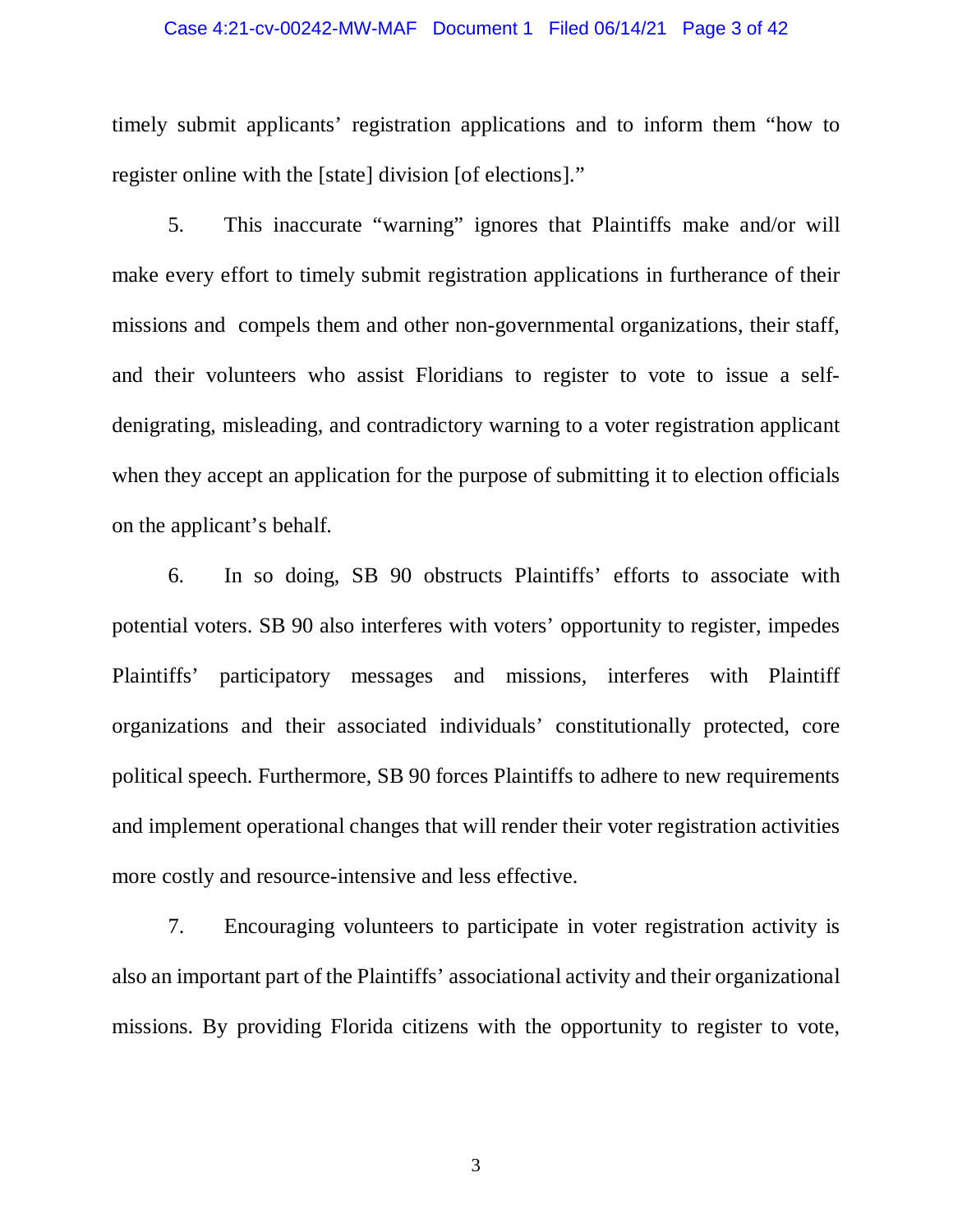### Case 4:21-cv-00242-MW-MAF Document 1 Filed 06/14/21 Page 4 of 42

Plaintiffs build trusted relationships with the applicants as they work to expand their volunteer network and a community of engaged and active voters.

8. By mandating that Plaintiffs issue this misleading warning and instructions for other voter registration avenues, SB 90 inserts Florida's government into the middle of that private, trusted relationship—in which the organization is a fiduciary—between a potential voter and registration agents. This interference frustrates Plaintiffs' ability to foster that trust and hampers their voter registration efforts, communications with potential voters, and ability to associate with potential voters.

9. Unless the challenged disclaimer and disclosure of provisions of SB 90 are enjoined, Plaintiffs' constitutionally protected First Amendment speech and activity will continue to be co-opted by the government. Plaintiffs, as well as many other individuals and groups, will be forced to mislead voter registration applicants as to their own efforts, denigrating their own associational activity integral to advancing their missions and beliefs. By making Plaintiffs less effective at communicating their message, the public will have fewer options to register to vote, and fewer opportunities to associate with Plaintiffs in meaningful civic activities.

10. By co-opting Plaintiffs' First Amendment activities to convey the state of Florida's own onerous, misleading, and irrational message, the challenged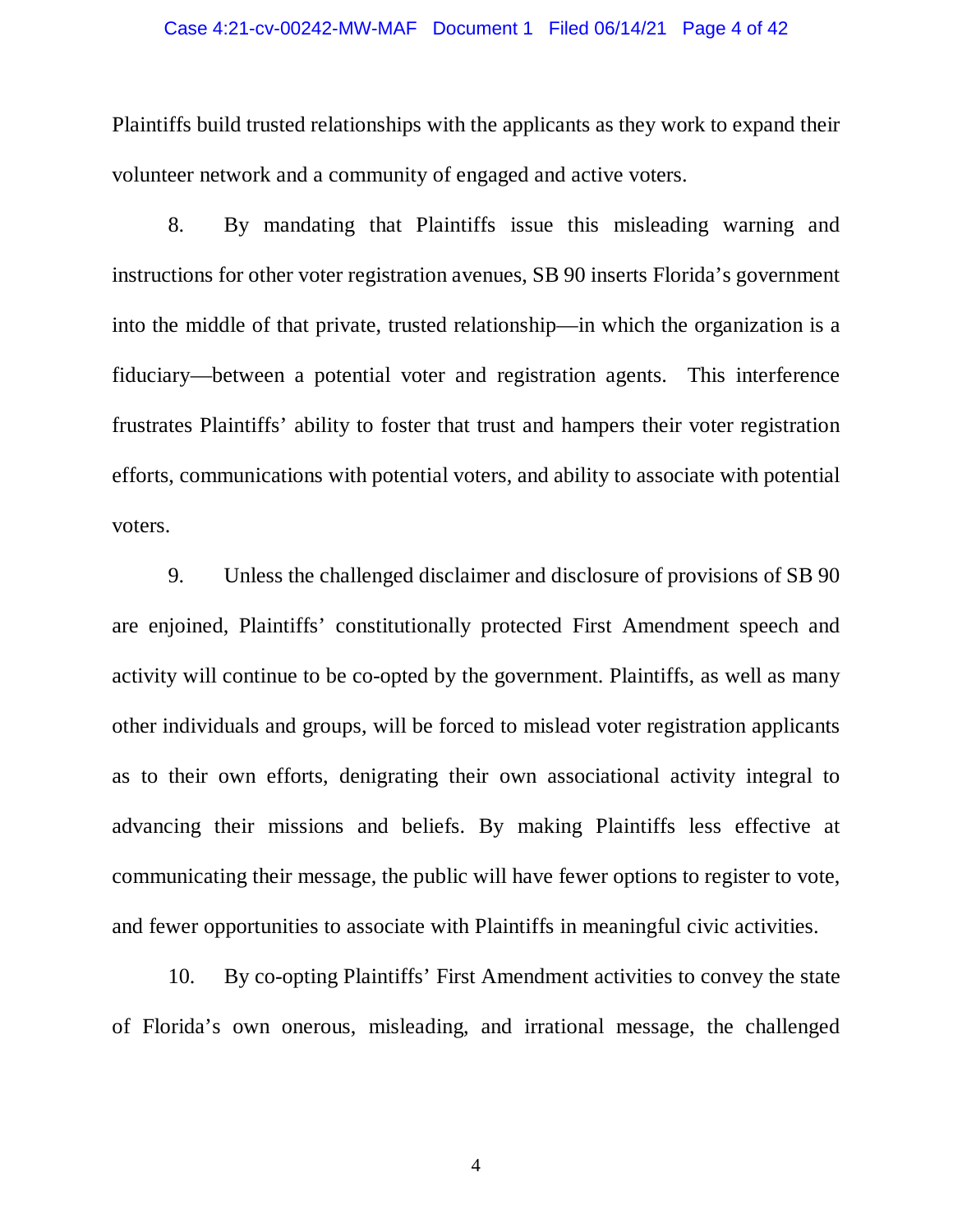### Case 4:21-cv-00242-MW-MAF Document 1 Filed 06/14/21 Page 5 of 42

provision of SB 90 does not serve any government interest and cannot survive the exacting scrutiny applied to such restrictions.

11. SB 90 also fails to put Plaintiffs on adequate notice as to possible penalties they might face for any non-compliance with the law and, thus, creates a chilling effect on Plaintiffs' voter registration and associated civic engagement activities in violation of the Fourteenth Amendment.

12. Plaintiffs seek a declaratory judgment that the challenged provisions of Fla. Stat. § 97.0575 are unconstitutional, and an injunction prohibiting Defendants from enforcing them, thereby permitting Plaintiffs' constitutionally protected, community-based voter registration speech and activities to continue without such unlawful interference.

## **JURISDICTION AND VENUE**

13. This action is brought under the United States Constitution. The Court, therefore, has jurisdiction to hear this case pursuant to 28 U.S.C. §§ 1331, 1343, 1357, and 42 U.S.C. §§ 1983 and 1988. It also has jurisdiction under the Declaratory Judgment Act, 28 U.S.C. §§ 2201 and 2202, to grant the declaratory relief requested.

14. This Court has personal jurisdiction over each Defendant because each is a citizen of Florida and their principal places of business are in Tallahassee, Florida.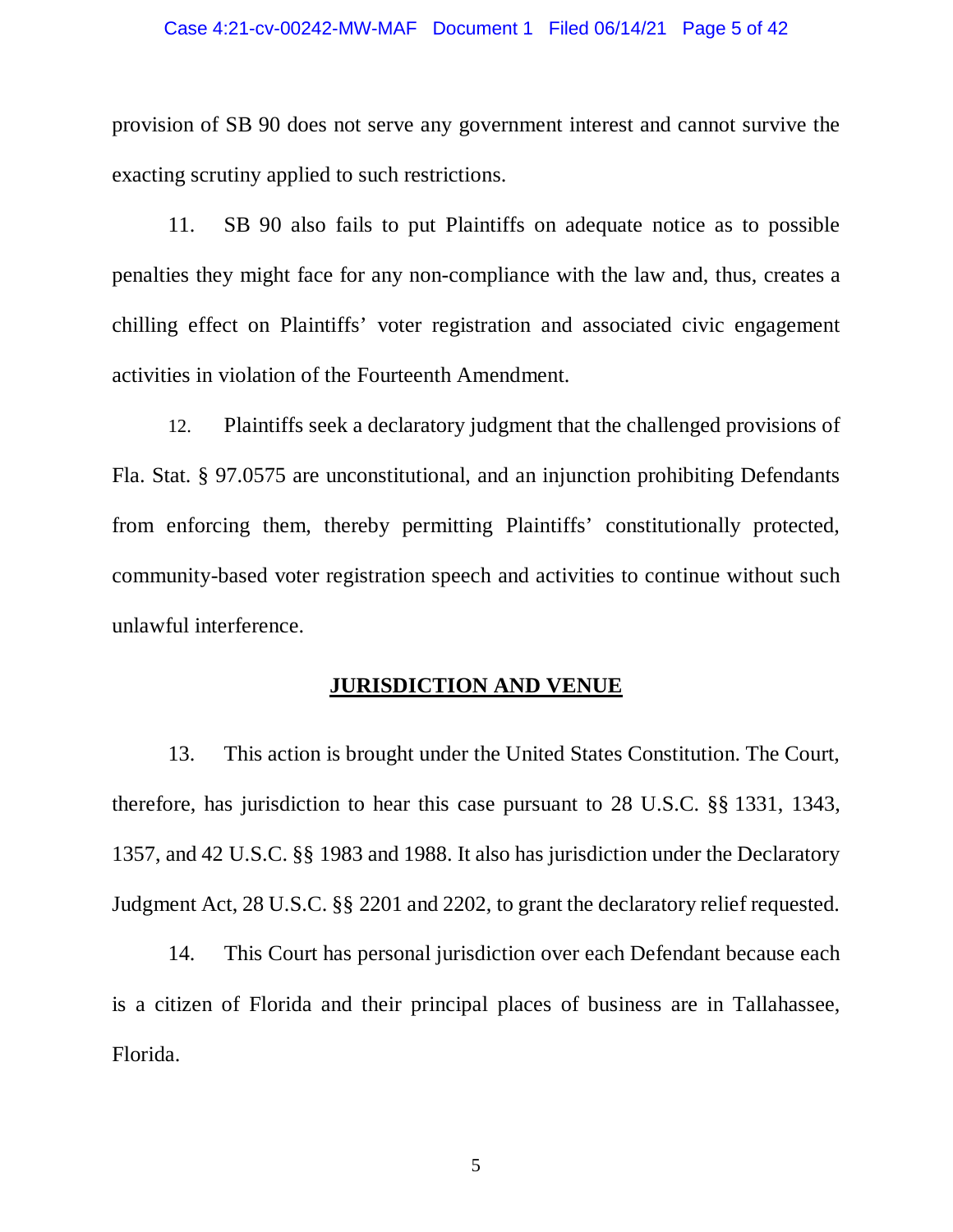15. Venue in this district is proper pursuant to 28 U.S.C. § 1391(b) because Defendants conduct business in this District and all Defendants reside in Florida, and because a substantial portion of the events giving rise to these claims occurred in the Northern District of Florida.

### **PARTIES**

## **Harriet Tubman Freedom Fighters, Corp.**

16. Plaintiff Harriet Tubman Freedom Fighters, Corp. ("HTFF") is a Florida 501(c)(3) non-profit corporation with a principal place of business, office, and registered agent in Jacksonville, Florida.

17. HTFF was incorporated in October 2020 by a formerly incarcerated Black woman and voting rights activist, Rosemary McCoy ("McCoy").

18. McCoy and HTFF's Secretary, Sheila Singleton, have been passionate and tireless advocates in the Florida voting rights space for several years: they participated in collecting enough signatures to put the Voting Rights Restoration Amendment ("Amendment 4"), restoring voting rights to citizens disenfranchised in Florida due to prior felony convictions, on the ballot in 2018; they helped voters to register and Get-Out-the-Vote to ensure that Amendment 4 passed in 2018; and, when Florida's legislature enacted SB 7066 (which prevents returning citizens from registering to vote if they are unable to pay all fines, court costs, and restitution associated with their sentences), they became plaintiffs in a lawsuit challenging it.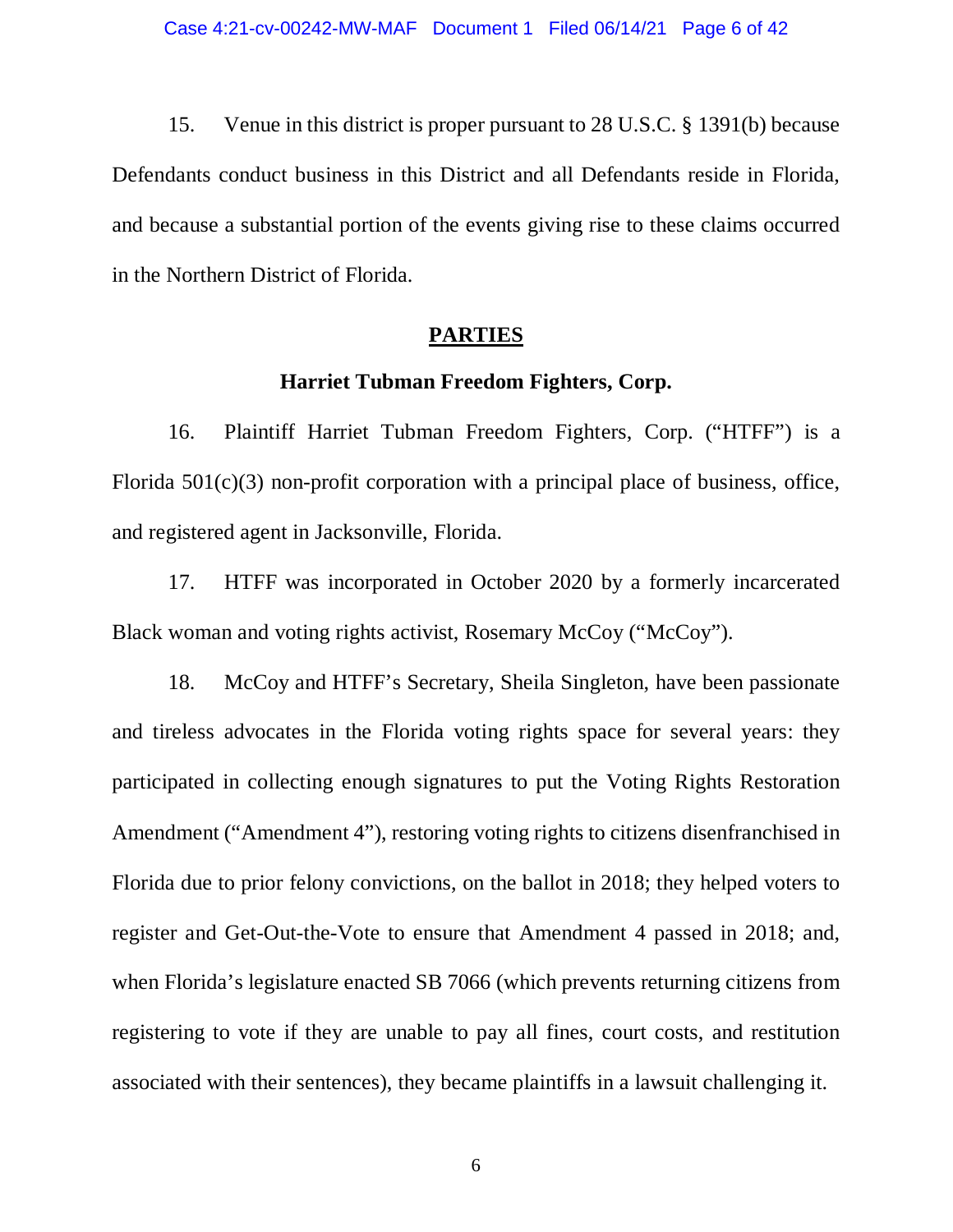### Case 4:21-cv-00242-MW-MAF Document 1 Filed 06/14/21 Page 7 of 42

19. Recognizing that their voting rights work is bigger than themselves and identifying a need for an organization to specifically reach out to potential voters (particularly lower-income, people of color) affected by Florida's criminal justice system who are wary of the electoral process and being further marginalized and criminalized for participating in it, McCoy and Singleton joined with others to found HTFF as a charitable and educational non-profit.

20. Today, HTFF connects networks of previously disparate volunteers from non-profits across Florida and, along with other Florida voting rights organizations, engages in weekly phone banking, canvassing, and panel discussions to engage citizens and inform them about voting rights issues ranging from federal legislation to municipal school board resolutions.

21. Now that their officers and coalition partners are fully vaccinated from Covid-19, communities and organizations across Florida regularly solicit HTFF, as a credible organization, to reach marginalized and returning citizen communities that are skeptical of the legitimacy of voter registration efforts and state actors, to help them conduct joint in-person canvassing, speaking engagements, and voter registration efforts<sup>[1](#page-6-0)</sup> across Florida.

<span id="page-6-0"></span> $1$  HTFF submitted an application to register as a 3PVRO to the Florida Division of Elections listing several individuals who will conduct voter registration activities on HTFF's behalf, and is awaiting approval. In the meantime, its members will continue, as they have in the past, to work (as employees or volunteers) with other organizations that are Florida-registered 3PVROs on their voter registration efforts.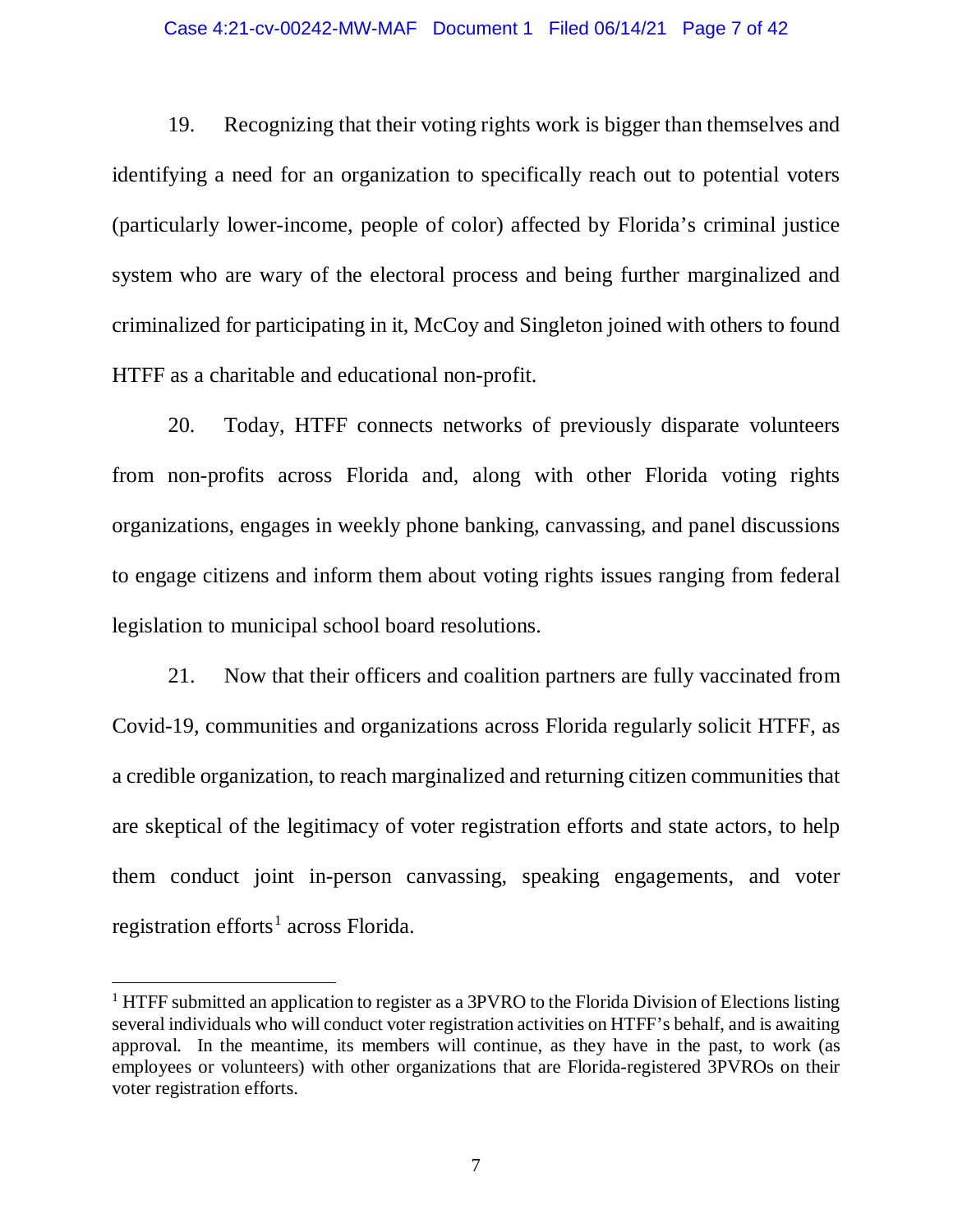### Case 4:21-cv-00242-MW-MAF Document 1 Filed 06/14/21 Page 8 of 42

22. HTFF has received grants specifically intended for voter registration, outreach, and mobilization efforts among new voters who are disproportionately voters of color, young people, Floridians with past felony convictions, lower-income individuals, and other marginalized groups.

23. The communities HTFF serves are statistically less likely to register to vote, less likely to have the necessary identification and resources to enable them to register using Florida's online system, and more likely to rely on trusted non-state actors in their community with whom they identify for assistance and information in navigating the voter registration process.

24. To inaugurate their 2021 voting rights efforts and commemorate Juneteenth, HTFF plans to participate in a June 19, 2021 event where they will have a HTFF-branded table and work with a registered 3PVRO to provide people with voter registration information and information about upcoming elections and ballot initiatives.

25. SB 90's requirements regarding the additional, unnecessary, and vague information HTFF must provide potential voters unlawfully compels them to engage in false speech, undermines the credibility they have established in the communities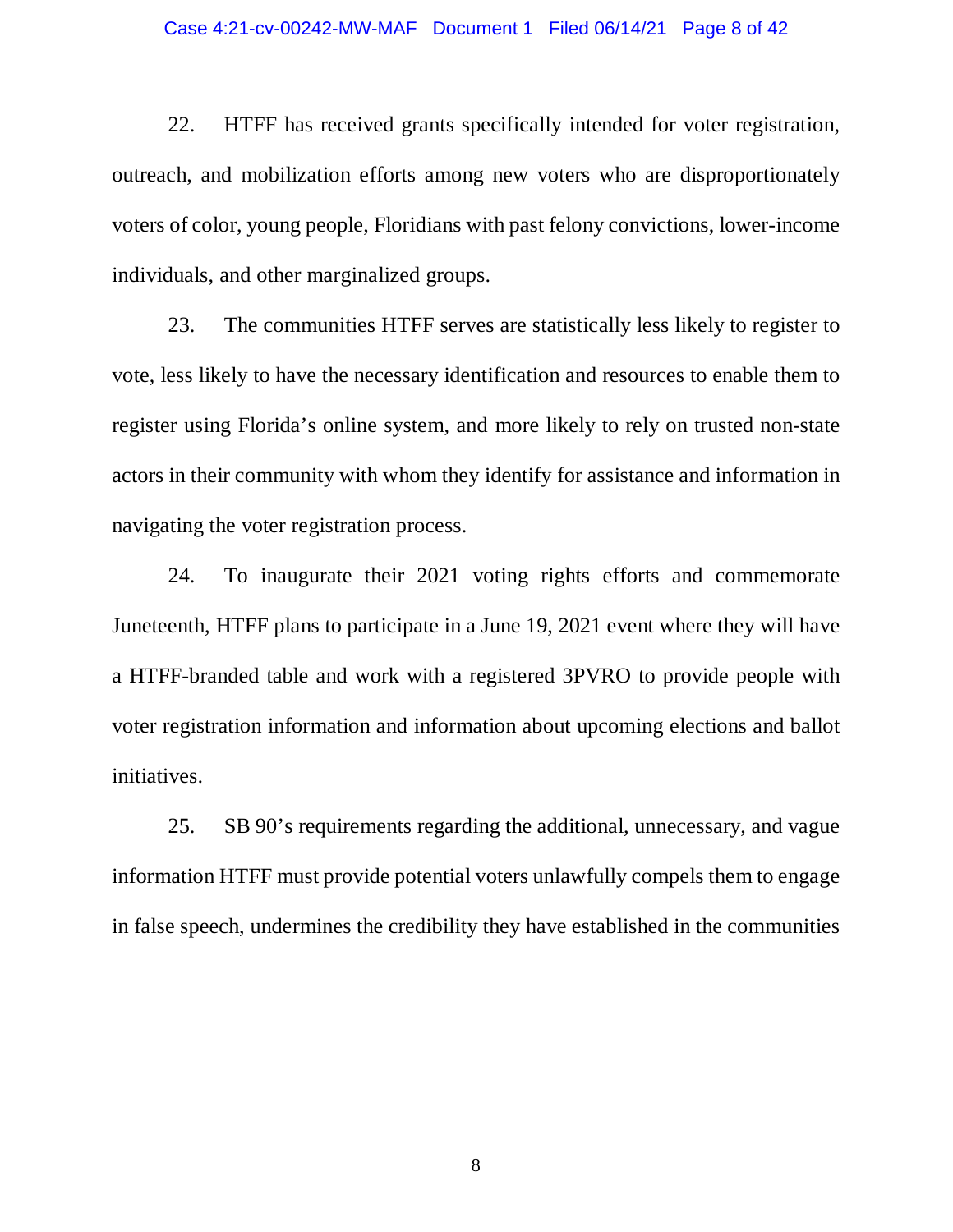### Case 4:21-cv-00242-MW-MAF Document 1 Filed 06/14/21 Page 9 of 42

in which they work, and fails to provide them with proper notice as to the penalties for any alleged violations of the law.

26. Delivering SB 90's disclaimer and disclosures also will require that HTFF divert time and resources to train its staff and volunteers to comply with SB 90, lengthen HTFFs interactions with each prospective registered voter (thereby making it harder to reach the same number of prospective voters in the same amount of time), and will necessitate HTFF diverting time and resources away from its other activities for SB 90-specific trainings and voter registration requirements.

## **Head Count, Inc.**

27. Head Count, Inc. ("HeadCount") is a national 501(c)(3) non-profit, non-partisan organization with a small full-time staff based in New York City. HeadCount's mission is to work with musicians and other popular influencers to promote participation in democracy, including through their voter registration efforts. To that end, HeadCount conducts voter registration activities at concerts and music festivals nationwide and runs programs that connect the popularity and power of music with action. By reaching young people and music fans where they already are—at concerts and online—HeadCount makes civic participation accessible and compelling. HeadCount's organizational message is that people must speak to be heard.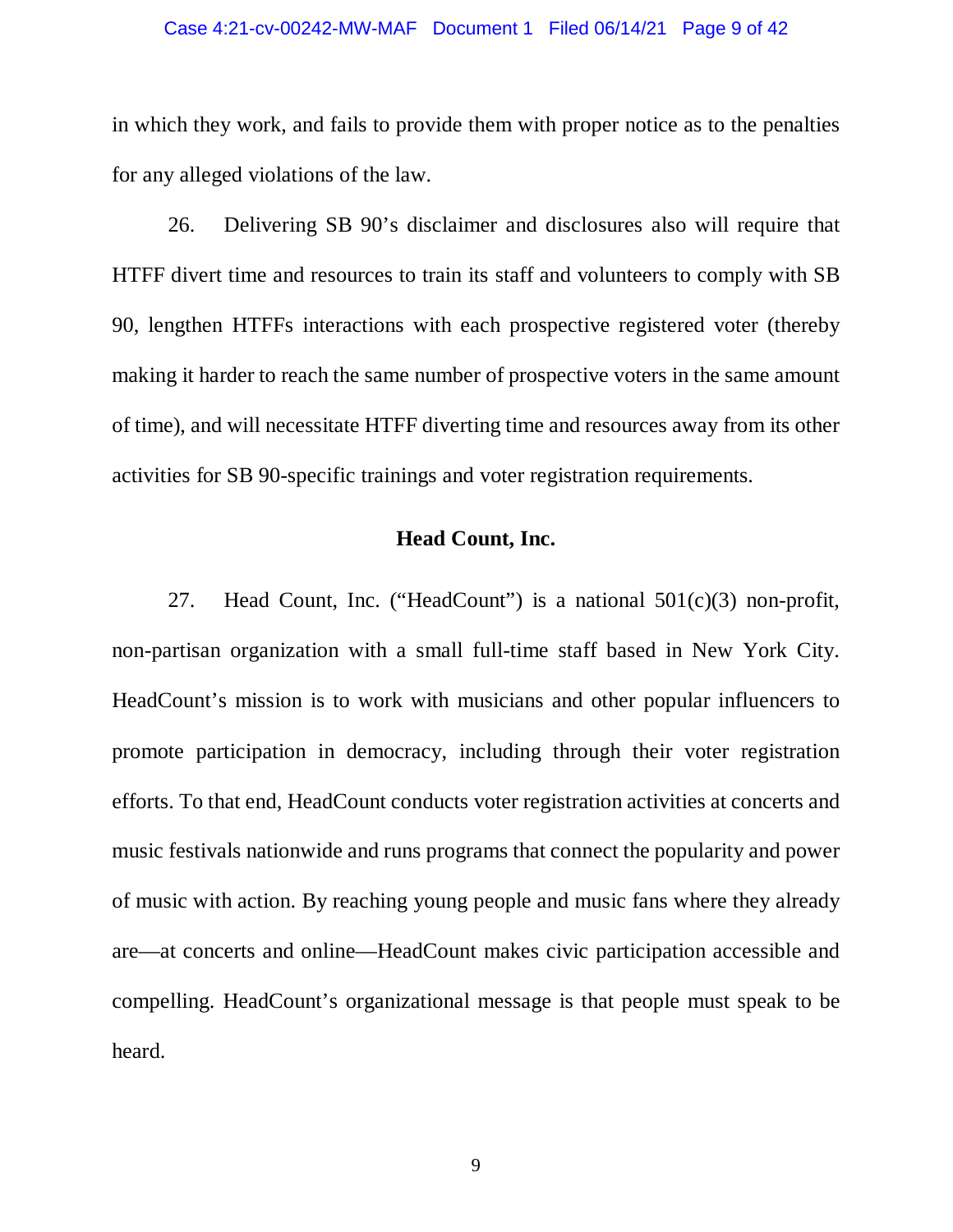### Case 4:21-cv-00242-MW-MAF Document 1 Filed 06/14/21 Page 10 of 42

28. HeadCount has assisted over one million voter registration applicants nationwide since its founding, with nearly three hundred thousand applicants registering through their field programs. The organization has built a network of approximately forty-five thousand volunteers nationwide and has conducted more than six thousand in-person field events nationally since 2004, including hundreds in Florida since 2012 alone. [2](#page-9-0) During these field events, HeadCount collects voter registration applications and then delivers them to election officials. HeadCount has helped over seven thousand Florida voters register by collecting and delivering their applications through their work in the field since 2012.

29. HeadCount promotes partnerships between musicians, concert promoters, and volunteers. When artists affiliated with HeadCount play a concert in a major city, HeadCount helps voters register and rallies music fans to participate in democracy and increase their participation and voice in government. These live music events with voter registration facilitated by HeadCount take place all over the country and, during busy times in the election cycle, almost every night of the week. HeadCount also works directly with many festivals, concert venues, and partners to help extend their reach. At every event, HeadCount offers voter registration for residents of 45 states using the federal mail-in voter registration form.

<span id="page-9-0"></span> <sup>2</sup> Plaintiff HeadCount has been a registered 3PVRO in Florida since June 2012.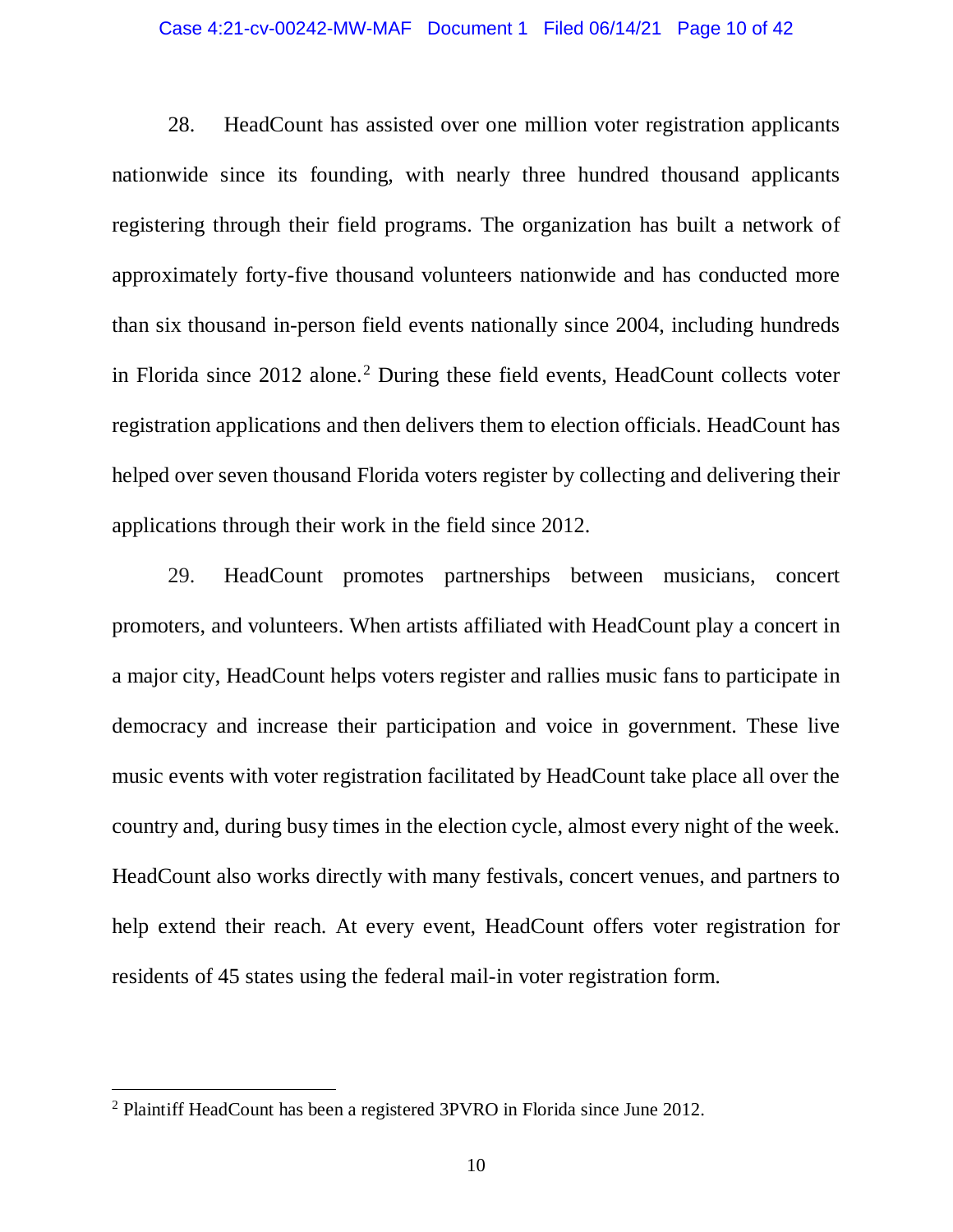### Case 4:21-cv-00242-MW-MAF Document 1 Filed 06/14/21 Page 11 of 42

30. HeadCount receives grant money, direct donations, and sponsorships to fund voter registration activities, including registration activities at concerts, festivals, and other events in Florida.

31. The bulk of HeadCount's work nationally is done by thousands of volunteers. Some volunteers help voters register at concerts by engaging potential voters, assisting them with filling out forms, and collecting their applications for submission to election officials. Other volunteers take on leadership roles in the organization. As part of HeadCount's core mission, the organization builds civic volunteerism focused on young people and others who have not previously engaged in civic engagement work.

32. HeadCount's voter registration activities in Florida are spearheaded by volunteer team leaders who are dedicated, experienced volunteers for the organization. HeadCount staffs each event with at least one volunteer team leader so that it can maintain the security of voter registration applications in the field to ensure that they are properly collected and delivered to election officials and requires all team leaders to review the organization's Team Leader manual. After review, they receive a video-call field training and a separate training call regarding HeadCount's event management systems.

33. HeadCount generally requires all volunteers to participate in a one-hour training session before each show, and rare exceptions are only made when a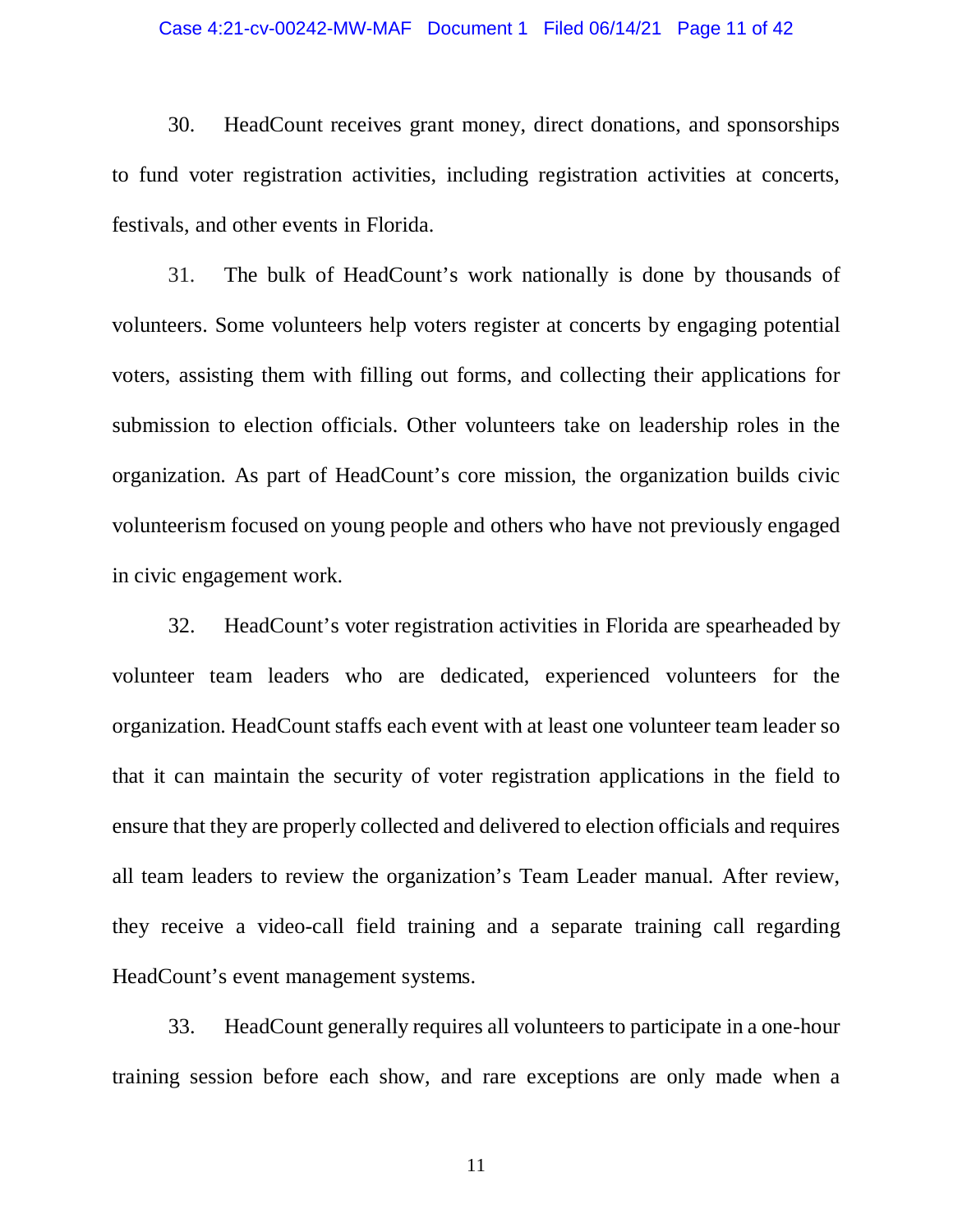volunteer has previously taken the training. A significant number of volunteers are first-time volunteers, who are trained when they arrive for the event. Training covers how to engage people to register to vote, ensuring that applicants complete the forms, and emphasizing the importance of turning in all forms to the organization unaltered. Training also includes information about upcoming elections so that volunteers can spread an effective message about participating in elections.

34. HeadCount's 2021 voter registration work is already underway, including planning for artist partnerships, producing materials, and implementing processes for quality control and application submission.

35. HeadCount team leaders independently source community events such as street festivals, voter registration drives at schools or colleges, and other community gatherings. While events are generally put into the HeadCount database for volunteer recruitment, volunteers for such events are sometimes independently sourced by volunteer team leaders, with HeadCount providing materials, information, and email templates for events.

36. HeadCount particularly intends to reach first-time voter registration applicants and transient voters under the age of 35. HeadCount is working on increasing civic engagement outreach on campuses, offering voter registration at shows within campus communities to increase outreach to young people.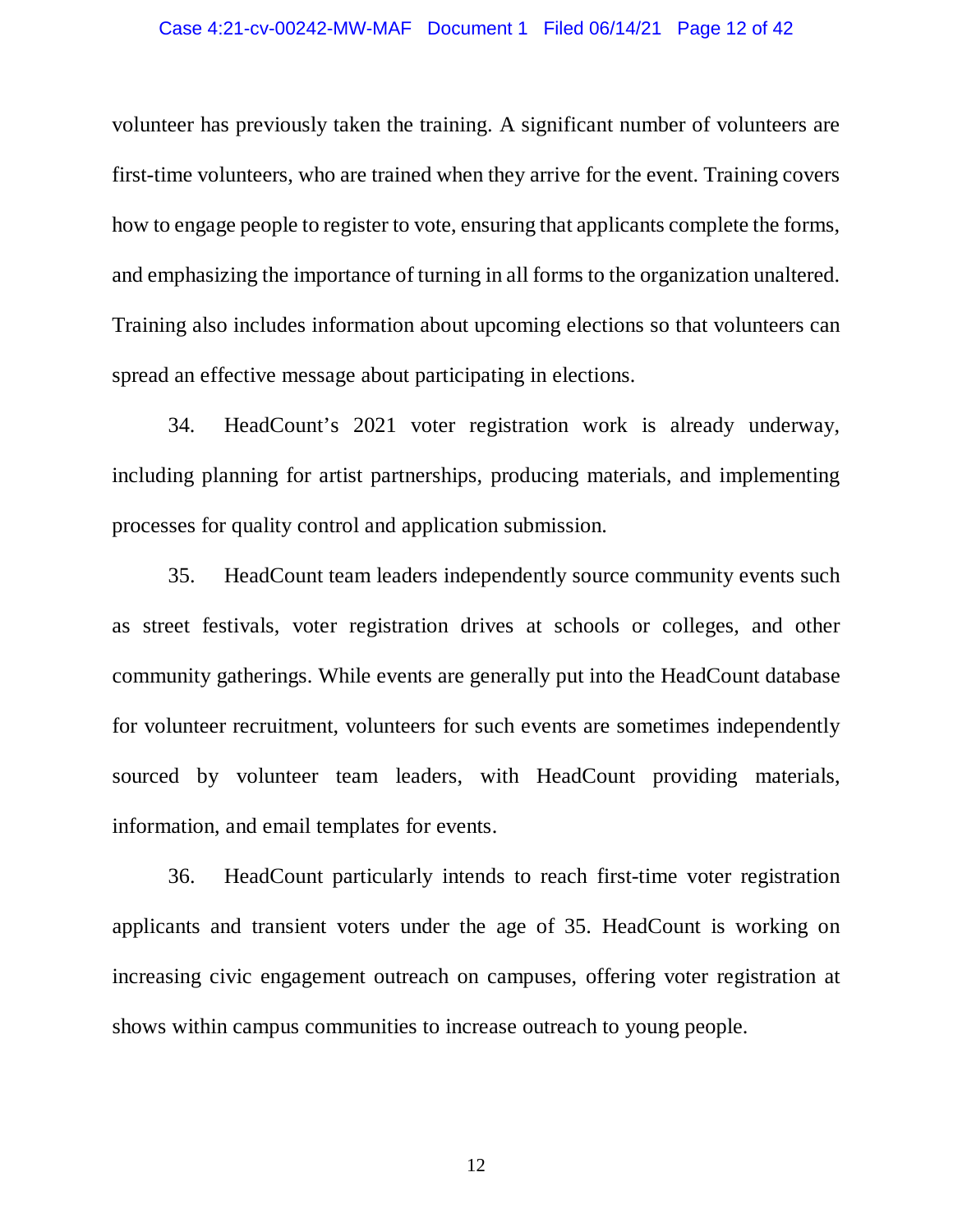### Case 4:21-cv-00242-MW-MAF Document 1 Filed 06/14/21 Page 13 of 42

37. If HeadCount is unable to build trusted relationships with Florida voters during its voter registration activities in the state, it would be a significant loss to the organization's core mission, message, and partner relationships.

38. The disclaimer and disclosure requirements in SB 90 will diminish HeadCount's message because, despite the fact that HeadCount prioritizes processing applications in accordance with each state's turnaround time using stateapproved registration forms or federal voter registration forms, the organization will be required to mislead potential voters by indicating that it may not deliver their applications on time. HeadCount believes this disclaimer will groundlessly reduce the faith its registrants have in its voter registration program and in the organization itself.

39. The disclaimers and disclosures required by SB 90 will make it more difficult for HeadCount to develop relationships with registrants and will make it less likely for event-goers to regularly turn to the organization as a trusted resource when they need assistance with voter registration forms for changes or updates.

40. SB 90 has already affected HeadCount's registration activities; for example, HeadCount was forced to hold an emergency training for their May 22, 2021 event, an approach which is not sustainable given that hundreds of events can occur simultaneously. HeadCount also is concerned with the difficulty of training its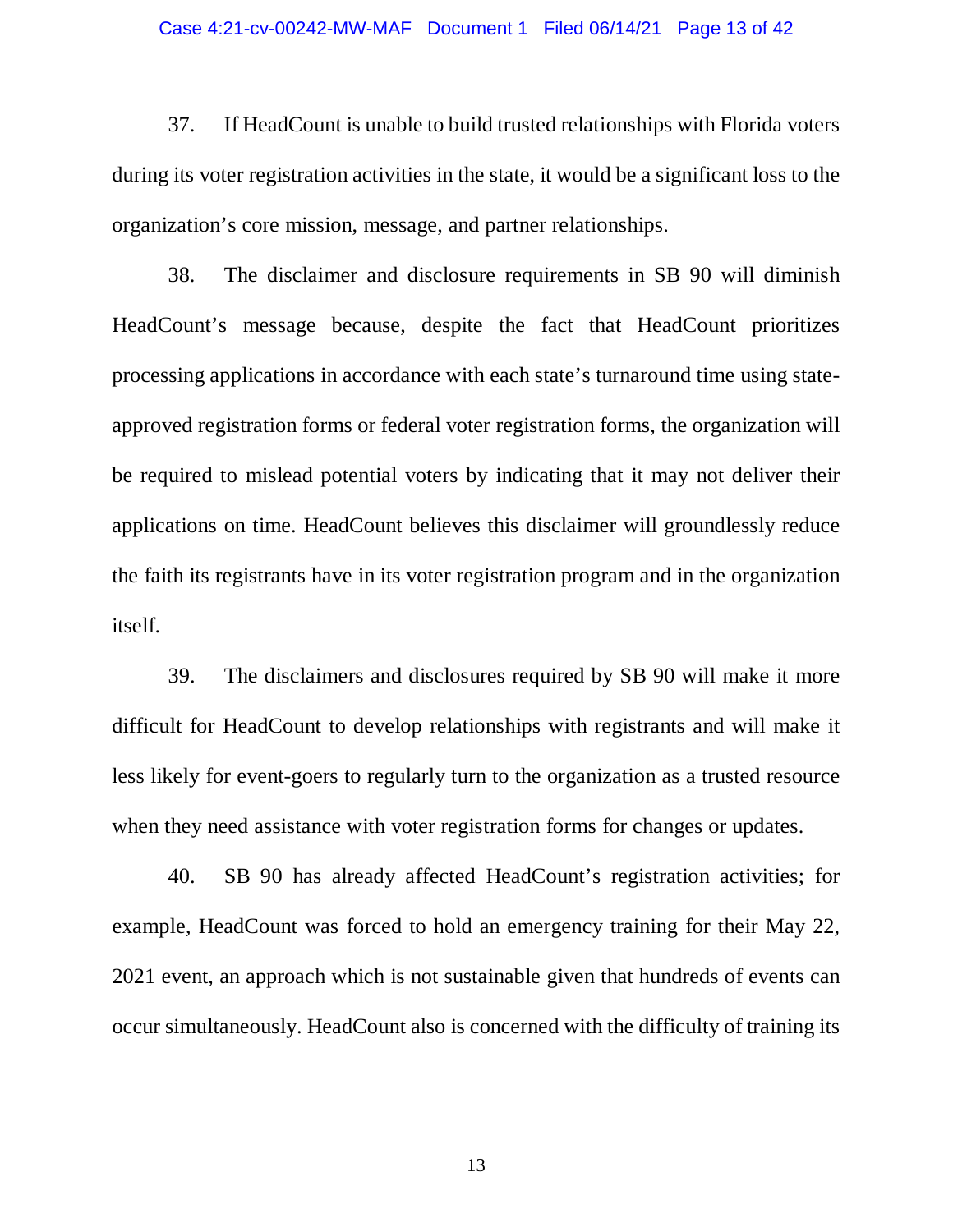### Case 4:21-cv-00242-MW-MAF Document 1 Filed 06/14/21 Page 14 of 42

volunteers and volunteer team leaders and communicating liability where the consequences of noncompliance are unclear.

41. In addition, HeadCount is being forced to alter its established field volunteer training to cover the Florida-specific provisions. Because of the limited time to train field volunteers, communicating additional material such as the disclaimer requirement leads to reduced impact and effectiveness.

### **Defendants**

42. Laurel Lee is the Secretary of State ("Secretary") of the State of Florida and is sued in her official capacity. The Secretary of State is the chief election officer of the state, Fla. Stat. § 97.012(1), and is responsible for implementing, operating, and maintaining a uniform statewide voter registration system. *Id.* § 97.012 (11); *id.* § 98.035(1). Among other things, the Secretary is authorized to "adopt by rule uniform standards for the proper and equitable interpretation and implementation of the requirements of chapters 97 through 102 and 105 of the Florida Election Code," as well as "provide uniform standards for the proper and equitable implementation of the registration laws by administrative rule of the Department of State*.*" *Id.* § 97.012(1)-(2).

43. The Secretary is also authorized under Florida law to "[b]ring and maintain such actions at law or in equity by mandamus or injunction to enforce the performance of any duties of a county supervisor of elections or any official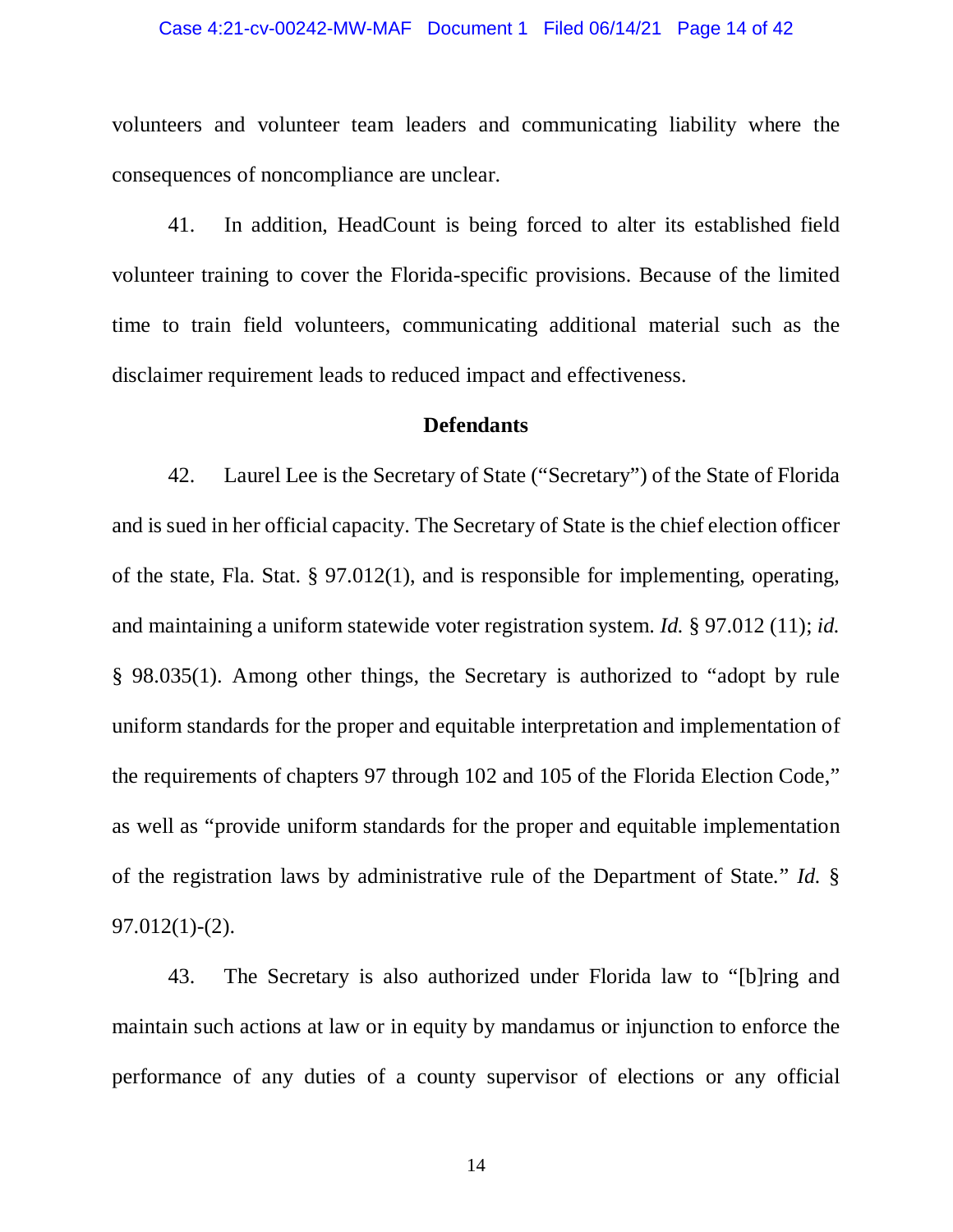### Case 4:21-cv-00242-MW-MAF Document 1 Filed 06/14/21 Page 15 of 42

performing duties with respect to chapters 97 through 102 and 105 or to enforce compliance with a rule of the Department of State adopted to interpret or implement any of those chapters." *Id.* § 97.012 (14). Complaints of violations may be filed with the Department of State. *Id.* § 97.023(1)(a).

44. Defendant Ashley Moody is the Attorney General of the State of Florida. If the Secretary of State "reasonably believes that a person has committed a violation of [Section 97.0575], the Secretary may refer the matter to the Attorney General for enforcement. The Attorney General may institute a civil action for a violation of [Section 97.0575] or to prevent a violation of this section." Such an action for relief may include a "permanent or temporary injunction, a restraining order, or any other appropriate order." Fla. Stat. § 97.0575(4).

## **FACTS**

### **I. Voter Registration in Florida**

45. Floridians need more, not fewer, voter registration opportunities. According to the U.S. Census Bureau's *Current Population Survey* ("CPS"), approximately 10,495,000 Florida citizens were registered to vote as of November 2020, out of a citizen voting age population of  $15,645,000$ .<sup>[3](#page-14-0)</sup> Therefore, as of

<span id="page-14-0"></span><sup>&</sup>lt;sup>3</sup> U.S. Census Bureau, Community Population Survey,

Voting and Registration in the Election of November 2020, Table 14a. Reported Voting and Registration for States: November 2020 (April 2021) *available at* Registration for States: November 2020 (April 2021) *available at* https://www2.census.gov/programs-surveys/cps/tables/p20/585/table04a.xlsx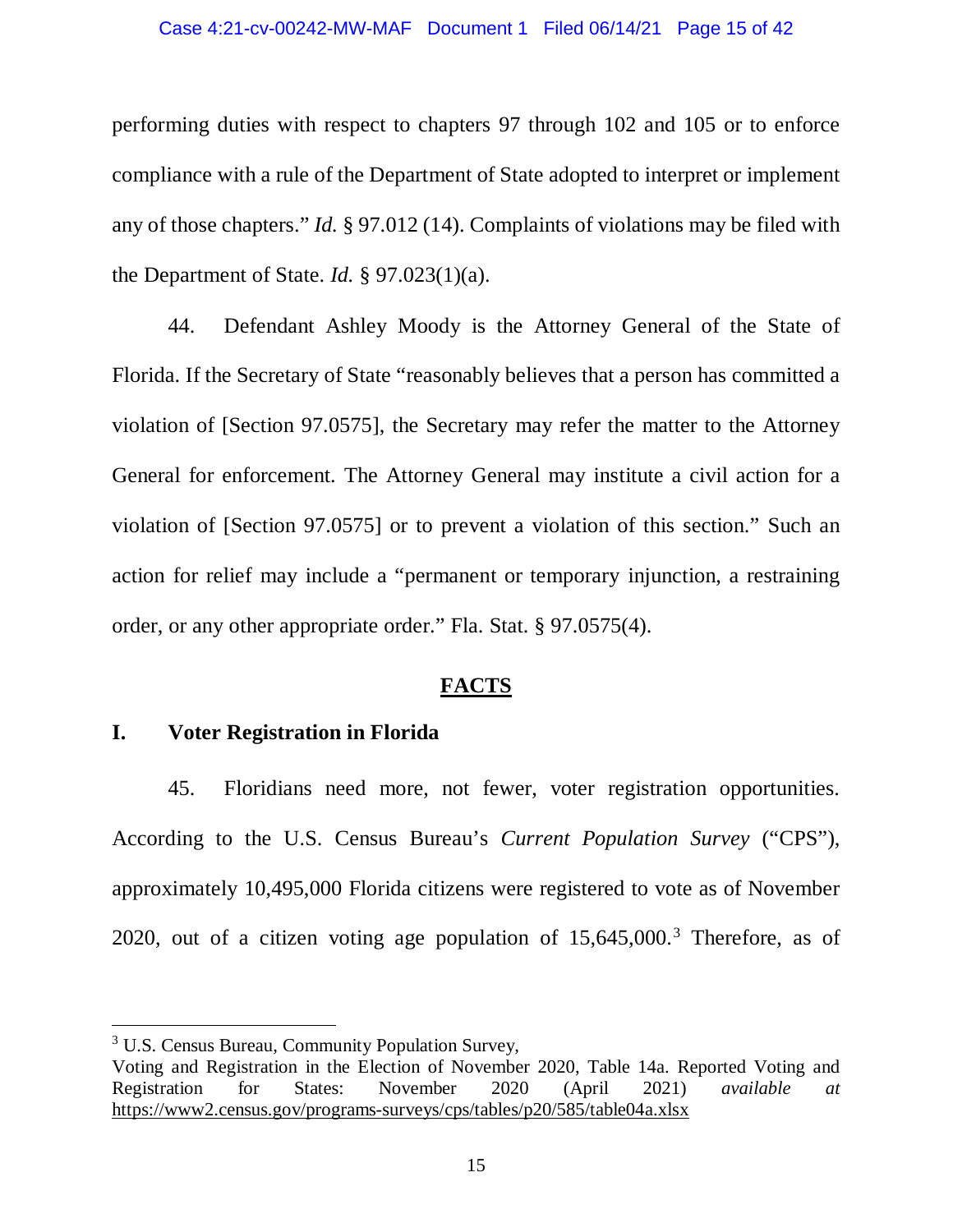November 2020, approximately 33 percent of eligible citizens in Florida, or one in three, were not registered to vote. The unregistered citizen population is not distributed equally among racial groups. While approximately only 29 percent of voting-age white citizens are unregistered, 35 percent of Black voting-age citizens, nearly 44 percent of Asian American voting-age citizens, and 41 percent of Hispanic voting-age citizens are unregistered.[4](#page-15-0)

46. Voter registration drives play an important role in facilitating voter registration of eligible citizens. Community-based voter registration drives are a particularly important tool for members of marginalized communities to register to vote. According to the CPS, voters of color are more likely to identify as having registered at a registration drive or at a school, hospital, or campus compared with white voters. For example, in the 2018 election cycle, while 3.1 percent of white voters reported registering through a drive, the percentage was 5.3 for voters identifying as Black and [5](#page-15-1).5 percent for those identifying as Hispanic.<sup>5</sup> Similarly, in 2018, 4.1 percent of white registrants reported registering at a school, hospital, or

<span id="page-15-1"></span><sup>5</sup> U.S. Census Bureau, Community Population Survey,

<span id="page-15-0"></span> <sup>4</sup> U.S. Census Bureau, Community Population Survey,

Voting and Registration in the Election of November 2020, Table 4b. Reported Voting and Registration, by Sex, Race and Hispanic Origin, for States: November 2020 (April 2021) *available at* https://www2.census.gov/programs-surveys/cps/tables/p20/585/table04b.xlsx

Voting and Registration in the Election of November 2018. Table 12. Method of Registration by Selected Characteristics: November 2018 *available at* https://www2.census.gov/programssurveys/cps/tables/p20/583/table12.xlsx.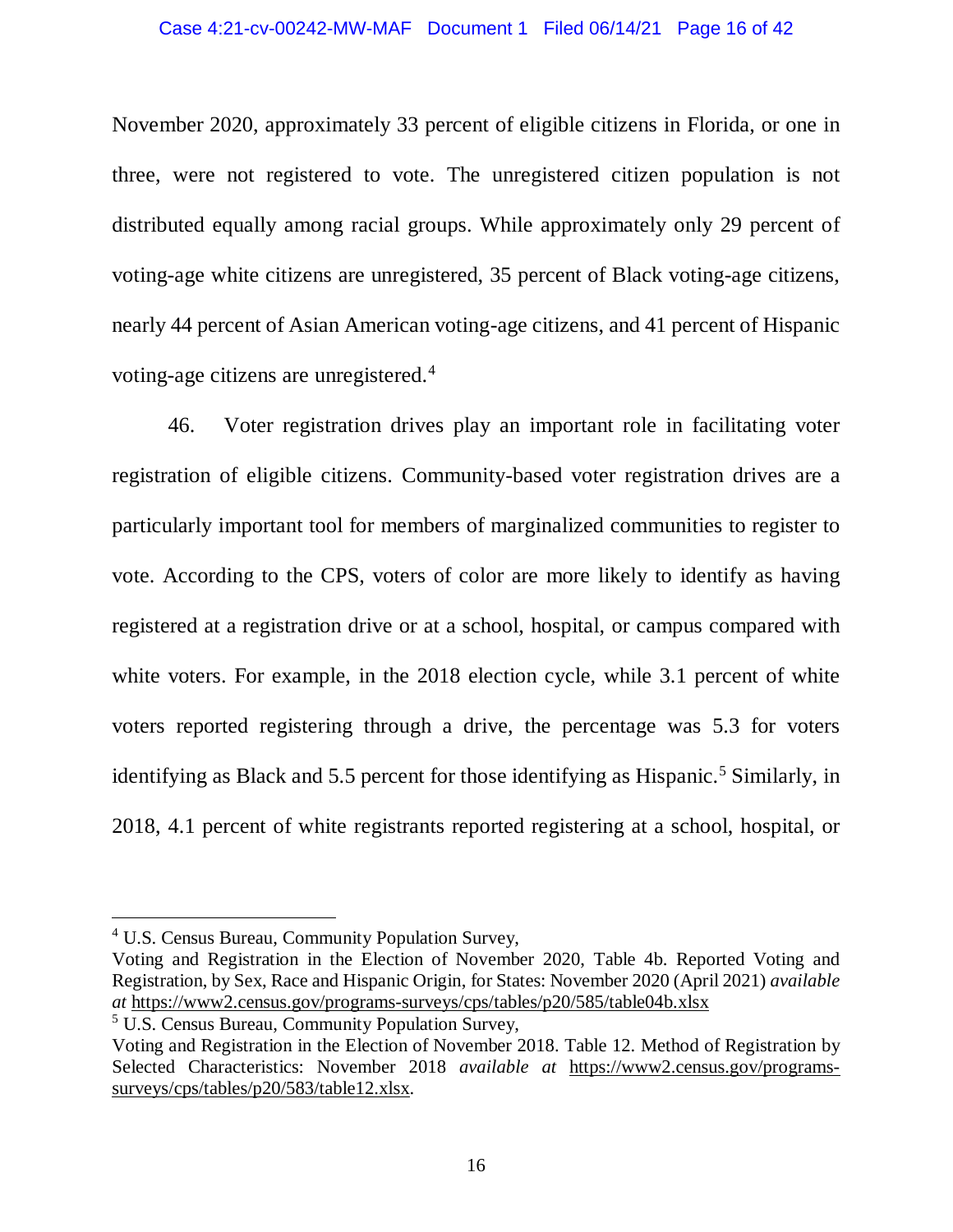campus, compared with 7.5 percent of those identifying as Black and 7.1 percent of those identifying as Hispanic.<sup>[6](#page-16-0)</sup> In the 2020 cycle, even with much of the election cycle coinciding with the Covid-19 pandemic, 2.4 percent of white voters reported registering through a drive, while 3.6 percent of voters identifying as Black and 3.8 percent for those identifying as Hispanic reported doing the same. [7](#page-16-1) Similarly, in 2020, 2.5 percent of white registrants reported registering at a school, hospital, or campus, compared to 4.2 percent of those identifying as Black and 4.4 percent of those identifying as Hispanic.[8](#page-16-2)

47. Plaintiffs, like many community voter registration organizations, conduct or intend to conduct voter registration drives in Florida<sup>[9](#page-16-3)</sup>, during which they interact with potential voters face-to-face to encourage them to participate in the political process and to register to vote. These conversations take place at schools and universities, community events, parks, churches, workplaces, malls, conferences, and public gatherings, as well as in parking lots, transportation hubs, and on city streets. These initial interactions culminate when the organization

<span id="page-16-0"></span> <sup>6</sup> *Id.*

<span id="page-16-1"></span> $7 \text{ U.S.}$  Census Bureau, Community Population Survey,

Voting and Registration in the Election of November 2020, Table 12 (Method of Registration by Selected Characteristics) (April 2021) *available at* https://www2.census.gov/programssurveys/cps/tables/p20/585/table12.xlsx.

<span id="page-16-2"></span><sup>8</sup> *Id*.

<span id="page-16-3"></span><sup>9</sup> Plaintiff HeadCount has been a registered 3PVRO since June 2012. Plaintiff Harriet Tubman Freedom Fighters submitted its materials to register as a 3PVRO to the Division and is awaiting approval; its staff and volunteers have volunteered on behalf of other 3PVRO-registered organizations.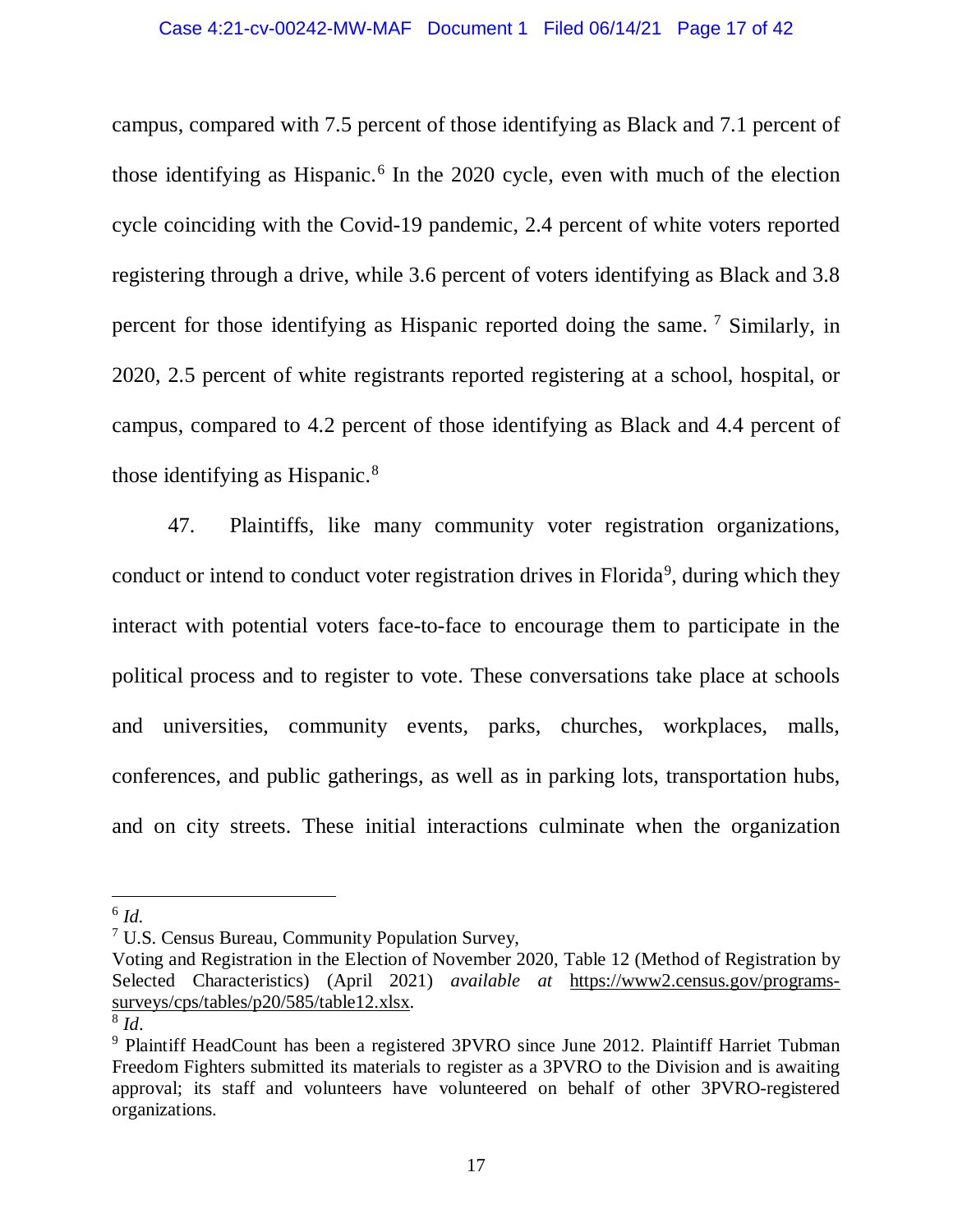### Case 4:21-cv-00242-MW-MAF Document 1 Filed 06/14/21 Page 18 of 42

collects voter registration applications from potential voters and submits them on their behalf. Critically, they seek to develop relationships with new voters to further promote civic engagement, including through get-out-the-vote activities and other community involvement.

48. Plaintiffs' voter registration staff and volunteers educate non-voters not only about how political participation can lead to social change and make democratic institutions more responsive to community needs, but also how the act of registering to vote helps underrepresented persons and communities establish their political worth, standing, and right to speak at the polls. Registering and voting builds the political respect and power of a citizen's community by making elected officials and candidates for elected office attentive to the citizen's community. Fostering political and civic engagement in this manner is a central part of Plaintiffs' voter registration activity.

49. Numerous Floridians who register to vote each year do so through interactions with their fellow citizens through such voter registration outreach activities. Plaintiffs' voter registration activities are critical to Plaintiffs' core political speech and associational rights.

50. The right to vote is far from universally exercised. Through their voter registration work, Plaintiffs express the importance of civic engagement and political participation, particularly among politically underrepresented groups. By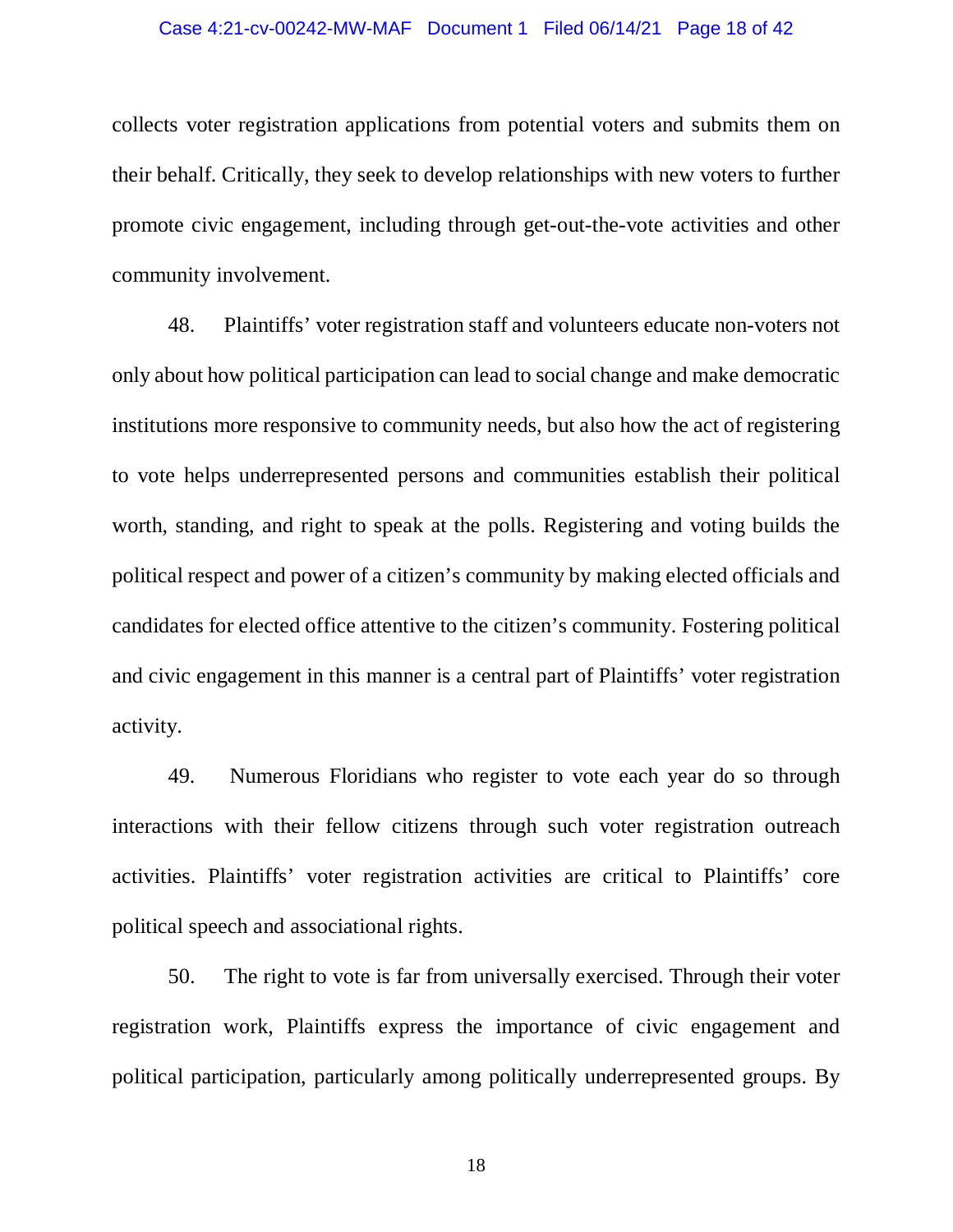### Case 4:21-cv-00242-MW-MAF Document 1 Filed 06/14/21 Page 19 of 42

ensuring people's voter registration forms are properly submitted, Plaintiffs ensure the fullest expression of their communities and voters' views on issues such as government responsiveness, racial justice, and policies that promote religious tolerance and acceptance. Plaintiffs' assistance to others in registering to vote is a political statement in and of itself: that they value the democratic process and the rights of all eligible citizens to access the franchise. Plaintiffs' voter registration activities are among the most effective and credible means of expressing these views.

51. By engaging in voter registration activities, Plaintiffs also develop, and intend to develop in the future, associations with individuals who share their values and goals.

52. SB 90's requirement compelling Plaintiffs to misleadingly denigrate their own voter registration efforts will chill Plaintiffs' speech, expression, and associational activities. This will harm the organizational mission of each Plaintiff by minimizing each Plaintiff's ability to rally its community and use the franchise to weigh in on issues of importance, including the importance of participation itself.

# **II. Florida Historically Targets Community Voter Registration Activity with Unconstitutional First Amendment Limitations**

53. During the 2005 legislative session, the Florida legislature enacted the Third-Party Voter Registration Law ("the Law") to regulate organizations that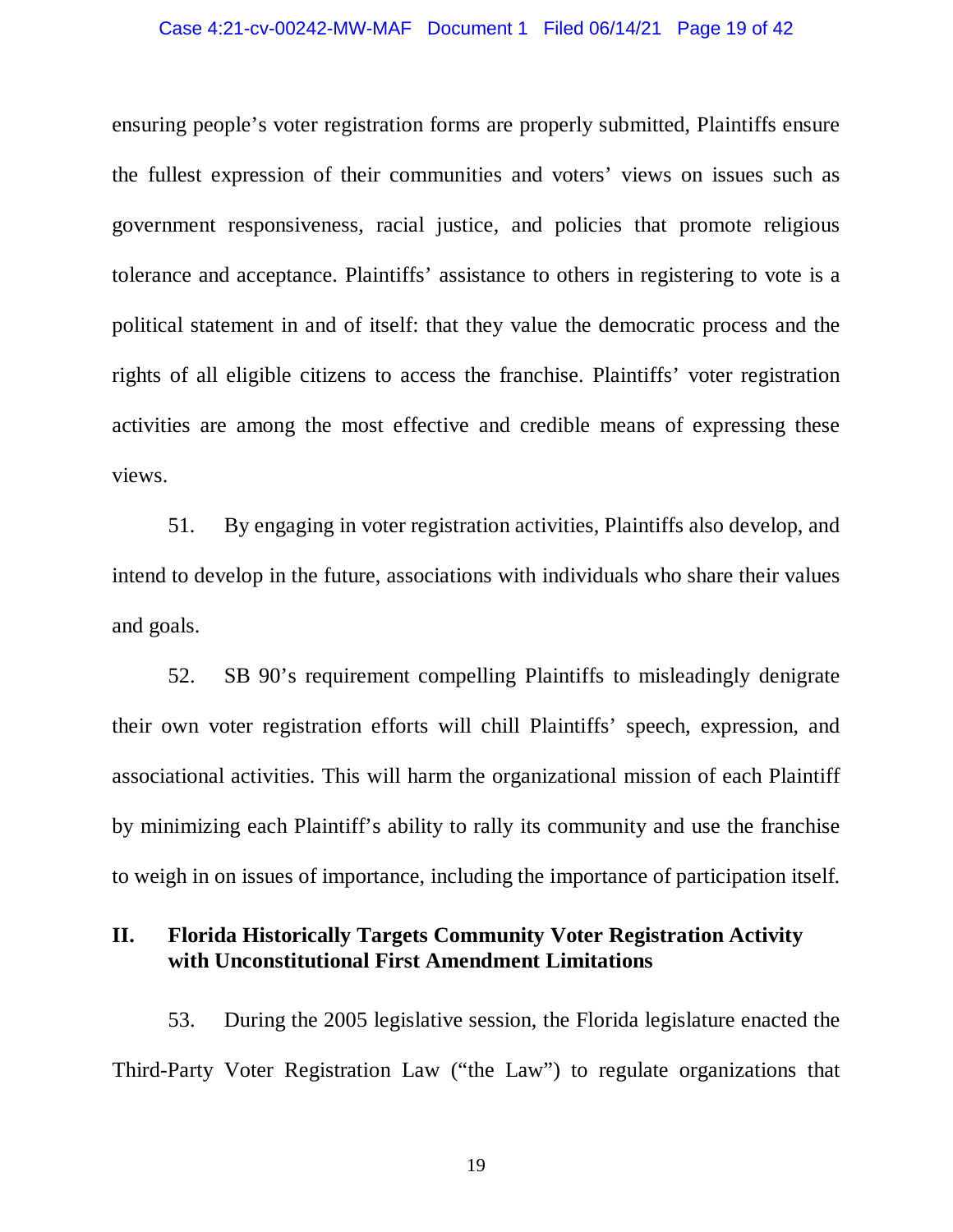conduct community voter registration activity. Fla. Stat. § 97.0575 (2005). It imposed fines upon 3PVROs if the completed voter registration applications they collected—through no fault of their own—were not delivered to the applicable supervisor of elections within 10 days, before the registration books closed, or at all. *Id.* The Law exempted political parties from these regulations without any demonstration that the penalties or the carveout of the parties advanced the state's interests. *League of Women Voters of Fla. v. Cobb*, 447 F. Supp. 2d. 1314, 1339 (S.D. Fla. 2006).

54. This Court found these provisions unconstitutionally violated the plaintiffs' First Amendment rights and enjoined Florida from enforcing them. *Id.* at

1342. The court found that:

the Law's demonstrated impact is to limit the means of voter registration in Florida, contradict the longstanding tradition of not discriminating against non-political parties with respect to voter registration, and burden the Plaintiffs' protected speech and associational rights. While the Court is extremely reluctant to set aside an enactment of the Legislature, given the magnitude of Plaintiffs' First Amendment freedoms at stake in this case, the Third–Party Voter Registration Law's civil penalties scheme and exclusion of political parties is unconstitutional.

*Id.* at 1339.

55. Undeterred, Florida's policing of community voter registration escalated in 2011 with the passage of a new set of amendments to the Law that required 3PVROs to deliver voter registration applications to the applicable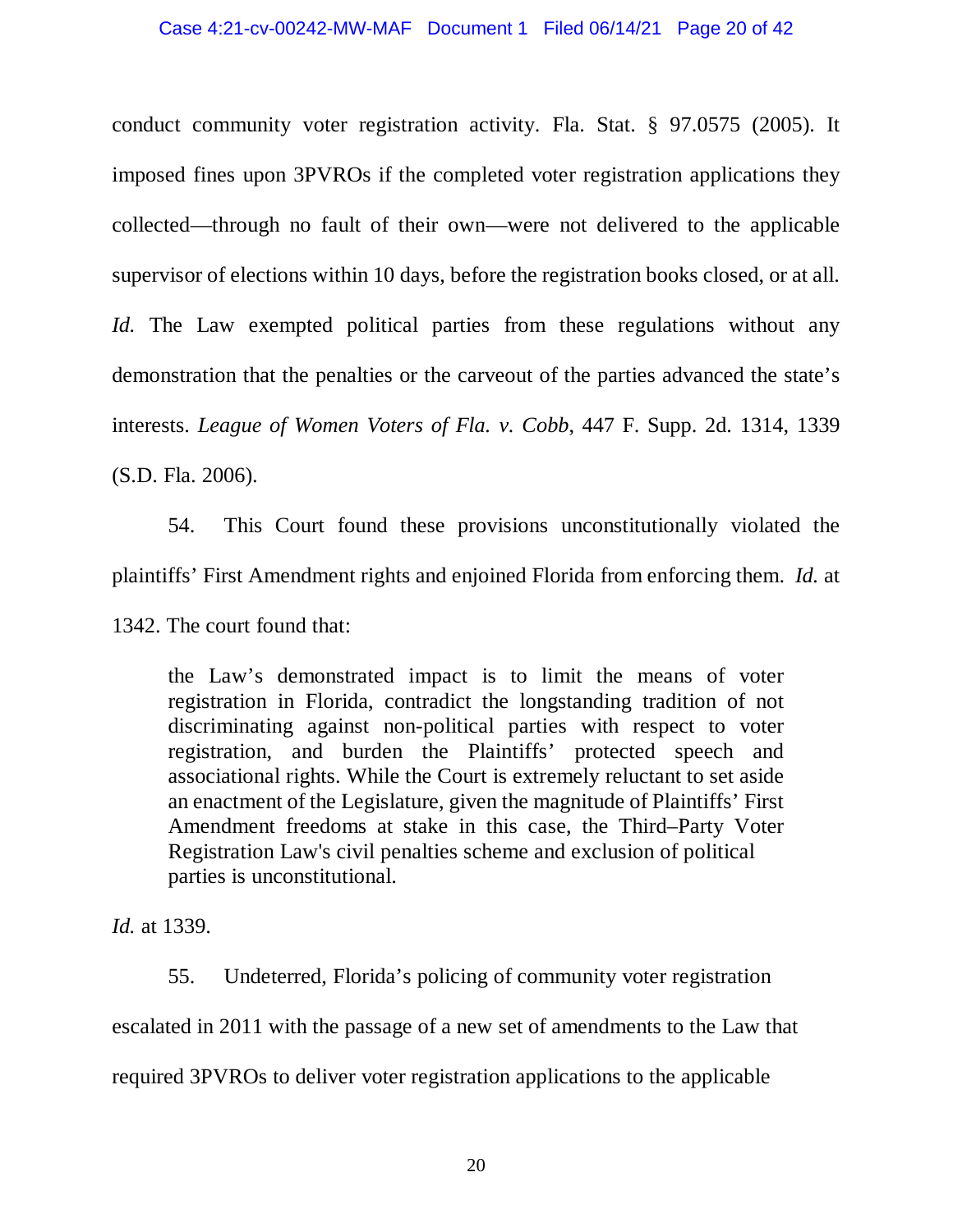### Case 4:21-cv-00242-MW-MAF Document 1 Filed 06/14/21 Page 21 of 42

supervisor of elections within 48 hours of completion or the next business day and fined them anywhere from \$50 to \$500 per voter registration application for failing to do so, with a cap of \$1000 assessed to an organization in a calendar year. *See*, Fla. Stat. § 97.0575(3)(a) (2011).

56. The 2011 amendments to the Law also required 3PVROs to identify each of its officers and/or agents (including volunteers who solicit, but do not collect, voter registration forms) to the Division of Elections ("the Division") and, if any such person departs the organization, to report such change within 10 days. Fla. Stat. § 97.0575(1) (2011); Fla. Admin. Code r. 1S-2.042(2)(e)-(3)(e) (2011), *available at https://www.flrules.org/Gateway/View\_notice.asp?id=10555848.* 

57. In addition, the 2011 amendments required 3PVROs' agents to each file a sworn statement that they will obey election laws on a form that stated the penalties for false registration but did not make clear that such penalties only applied to a willful submission of false voter registration information. *See* Fl. Stat. §§ 97.0575(1)(d) 104.011 (2011); Fla. Admin. Code r. 1S-2.042(1)(b) (2011).

58. Lastly, the 2011 amendments required 3PVROs to report to the Division, by the 10th of each month, the number of voter registration forms they provided to their agents and received back. Fl. Stat. § 97.0575(5) (2011); Fla. Admin. Code r. 1S-2.042(5)(a) (2011).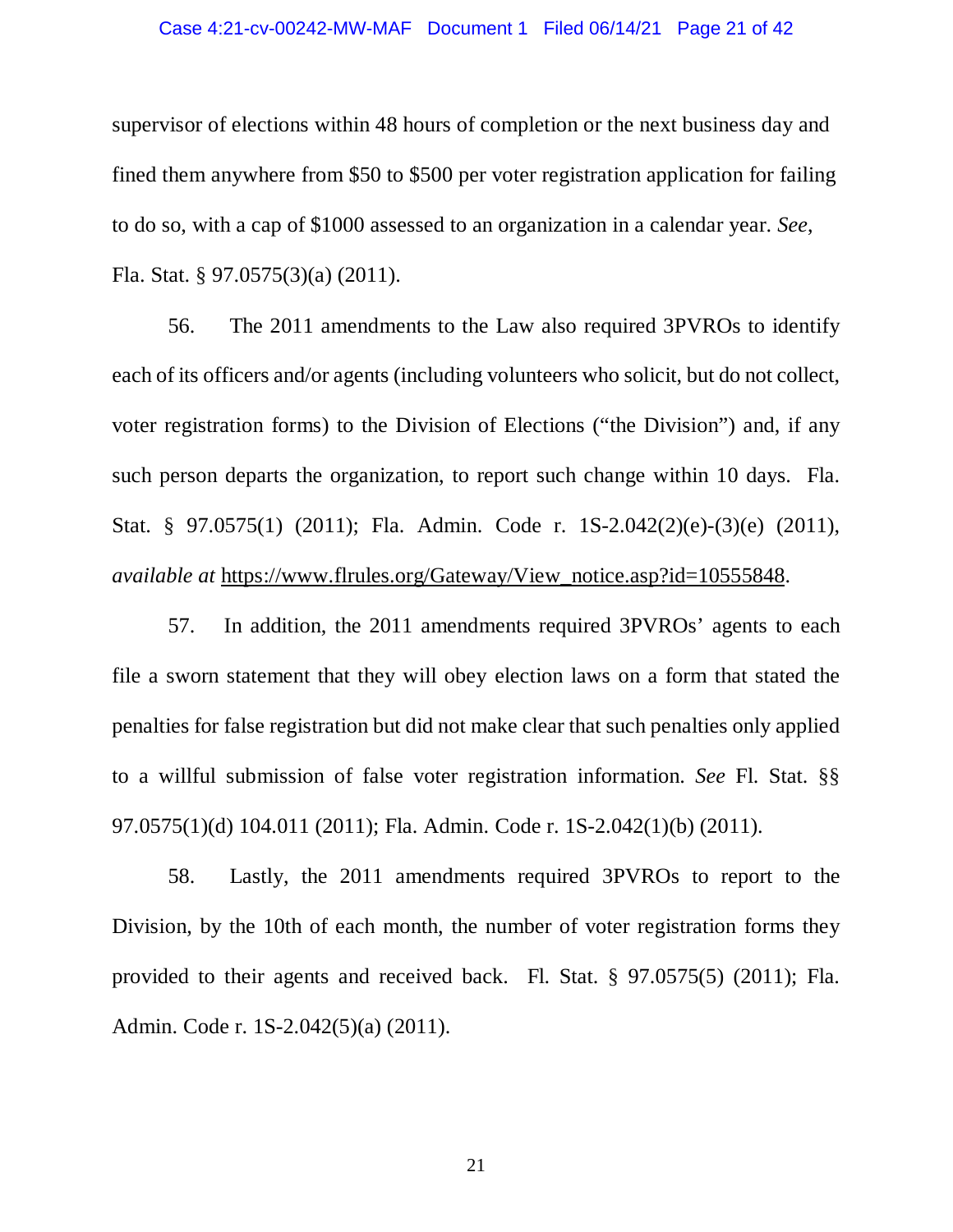59. Once again, this Court found these provisions likely violated the plaintiff organizations' First Amendment rights and the National Voter Registration Act of 1993, and preliminarily enjoined Florida from enforcing them fully as written. *League of Women Voters of Fla. v. Browning*, 863 F. Supp. 2d 1155, 1168 (N.D. Fla. May 31, 2012). The court later entered a permanent injunction under similar terms with only minor changes pursuant to the parties' agreement. *League of Women Voters of Fla. v. Detzner*, No. 4:11CV628-RH/WCS, 2012 WL 12810507, at \*1 (N.D. Fla. Aug. 30, 2012).<sup>[10](#page-21-0)</sup>

## **III. Prior to SB 90, Florida Significantly Regulated 3PVROs**

60. Following the 2012 court order in *Browning*, community voter registration activity remained heavily and comprehensively regulated in Florida through its 3PVRO regulatory scheme.

61. 3PVROs must register directly with the Division and provide detailed information about their operations, officers, employees, and agents.<sup>[11](#page-21-1)</sup>

62. The Division publishes this information online in its free, publicly accessible 3PVRO database.

<span id="page-21-0"></span><sup>&</sup>lt;sup>10</sup> Some of SB 90's changes to § 97.0575 deleted provisions already enjoined by the 2012 ruling. *See* Fla. Ch. Laws ch. 2021-11 § 7 (deleting provisions of § 97.0575(1) and (5)).

<span id="page-21-1"></span><sup>&</sup>lt;sup>11</sup> *See* Florida Third-Party Voter Registration Organization Registration Form, Fla. Div. of State, Form DSDE-119, *available at* https://files.floridados.gov/media/693298/dsde119.pdf.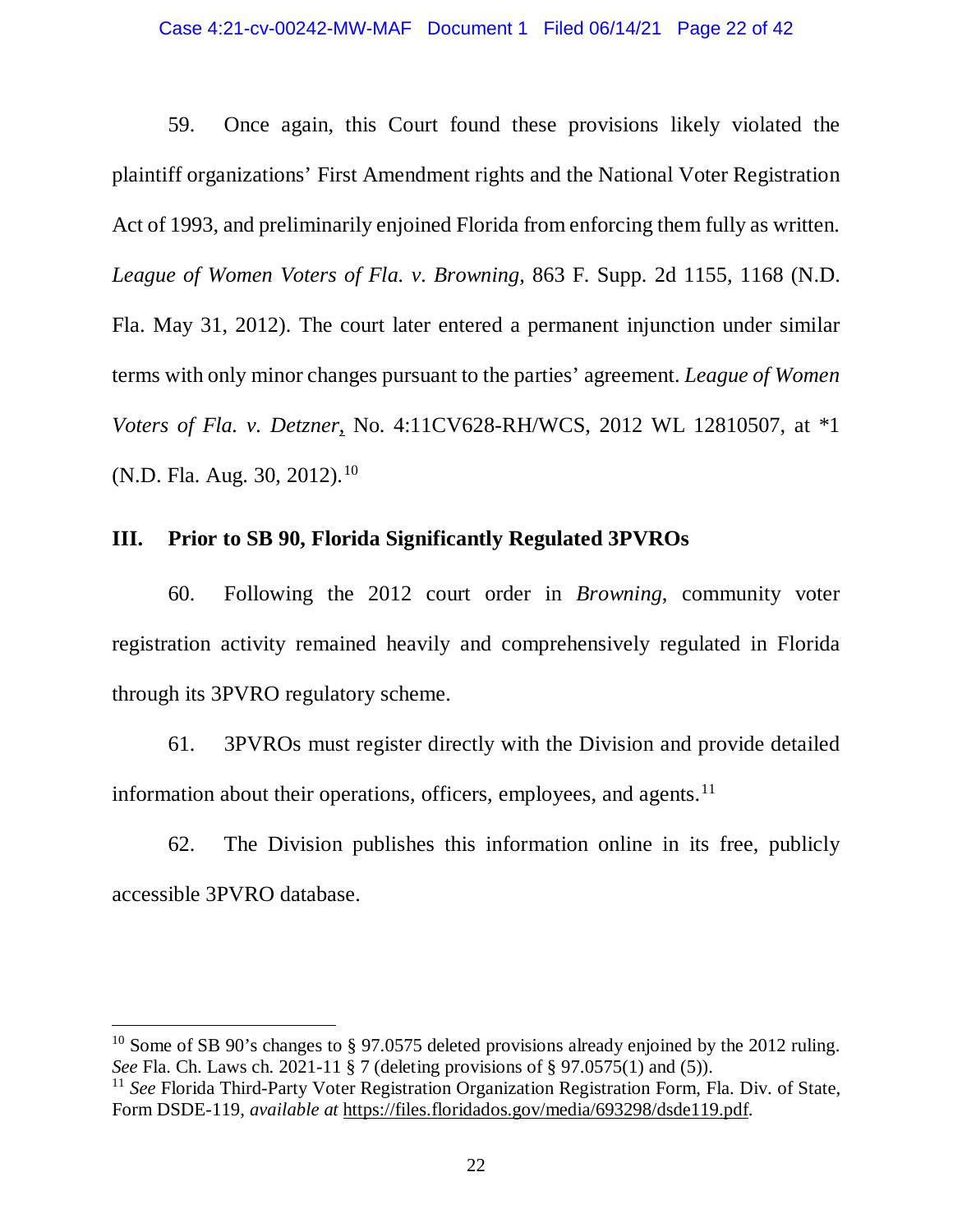63. Defendant Lee promulgates the Florida state voter registration form.

Fla. r. 1S-2.040. The form lists various methods for registering to vote, including that the form is available online at https://registertovoteflorida.gov. It also contains information regarding the voter registration deadline.

64. Notably, not all Florida voting-eligible citizens are able to register fully online because, to submit a Florida voter registration application online, an applicant must have a Florida driver's license or identification card issued by the Department of Highway Safety and Motor Vehicles ("DHSMV"). Fla. Stat. § 97.0525(4)(c)(2020). If an applicant has not been issued a Florida driver's license or Florida identification card, the online voter registration system populates the applicant's information into a printable voter registration application that the applicant must print, sign, date, and deliver to the supervisor of elections. *Id.*

65. In addition, Florida law explicitly deems 3PVROs fiduciaries of the voter registration applicant and requires them to submit any and all completed voter registration applications by the book closing or within a certain number of days after the applicant's completion. Fla. Stat. § 97.0575(3) (2020); Fla. Admin Code. Ann. r. 1-S2.042(5)(a)(2012). [12](#page-22-0)

<span id="page-22-0"></span><sup>&</sup>lt;sup>12</sup> As revised by SB 90, Florida Stat. § 97.0575 now requires that applications collected by 3PVROs be delivered "within 14 days after being completed by the applicant, but not after registration closes for the next ensuing election." Fla. Stat. Ann. § 97.0575(3)(a) (West 2021).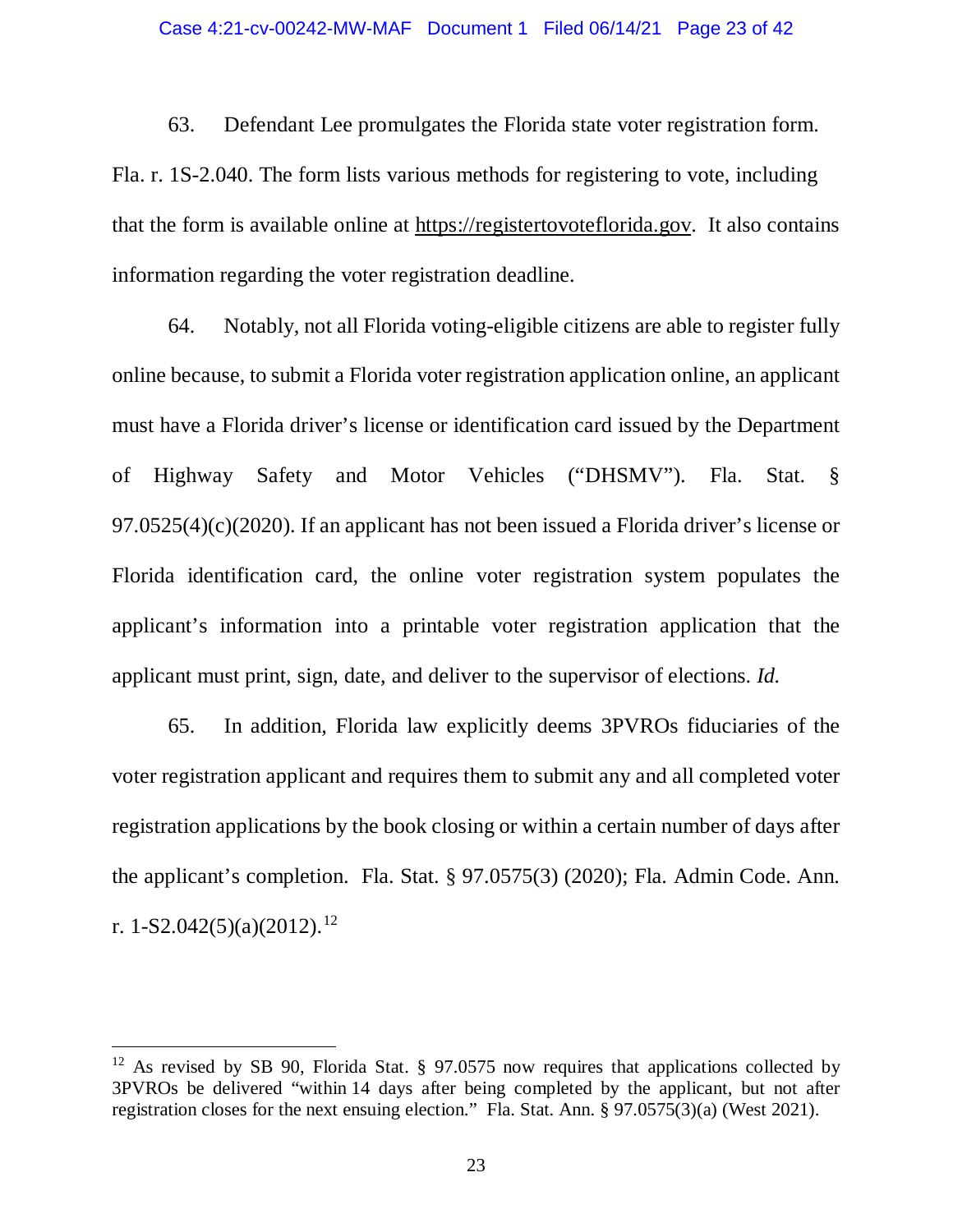66. If a 3PVRO fails to return a voter registration applicant's forms within the specified period it may be subject to fines and referred to the Florida Attorney General for legal action. Fla. Stat. § 97.0575(3)-(4) (2020).

## **IV. SB 90's Changes to Florida's Existing 3PVROs Regulatory Framework**

67. The 2021 amendments to the Law encompassed within SB 90 Section 7, are cut from the same unconstitutional cloth as their predecessors; they are an unnecessary abrogation of 3PVROs' First Amendment rights.

68. Specifically, they require that 3PVROs "notify the applicant at the time the application is collected that the organization might not deliver the application to the division or the supervisor of elections in the county in which the applicant resides in less than 14 days or before registration closes for the next ensuing election and must advise the applicant that he or she may deliver the application in person or by mail." Fla. Stat. Ann. § 97.0575(3)(a) (2021) (emphases added).

69. They also require that, at the time of soliciting voter registrations, 3PVROs "inform the applicant how to register online with the division and how to determine whether the application has been delivered."<sup>13</sup> *Id.* (emphasis added).

<span id="page-23-0"></span><sup>&</sup>lt;sup>13</sup> Notably, Florida has no centralized system for the public to determine whether a voter registration application has arrived at the division of elections or a supervisor of elections' office, meaning applications may not be entered in the state's system on the day they are received. *See*  Fla. Stat. § 97.053(7) (2020) (requiring applications to be entered into the statewide voter registration database by a registration official "within 13 days after receipt").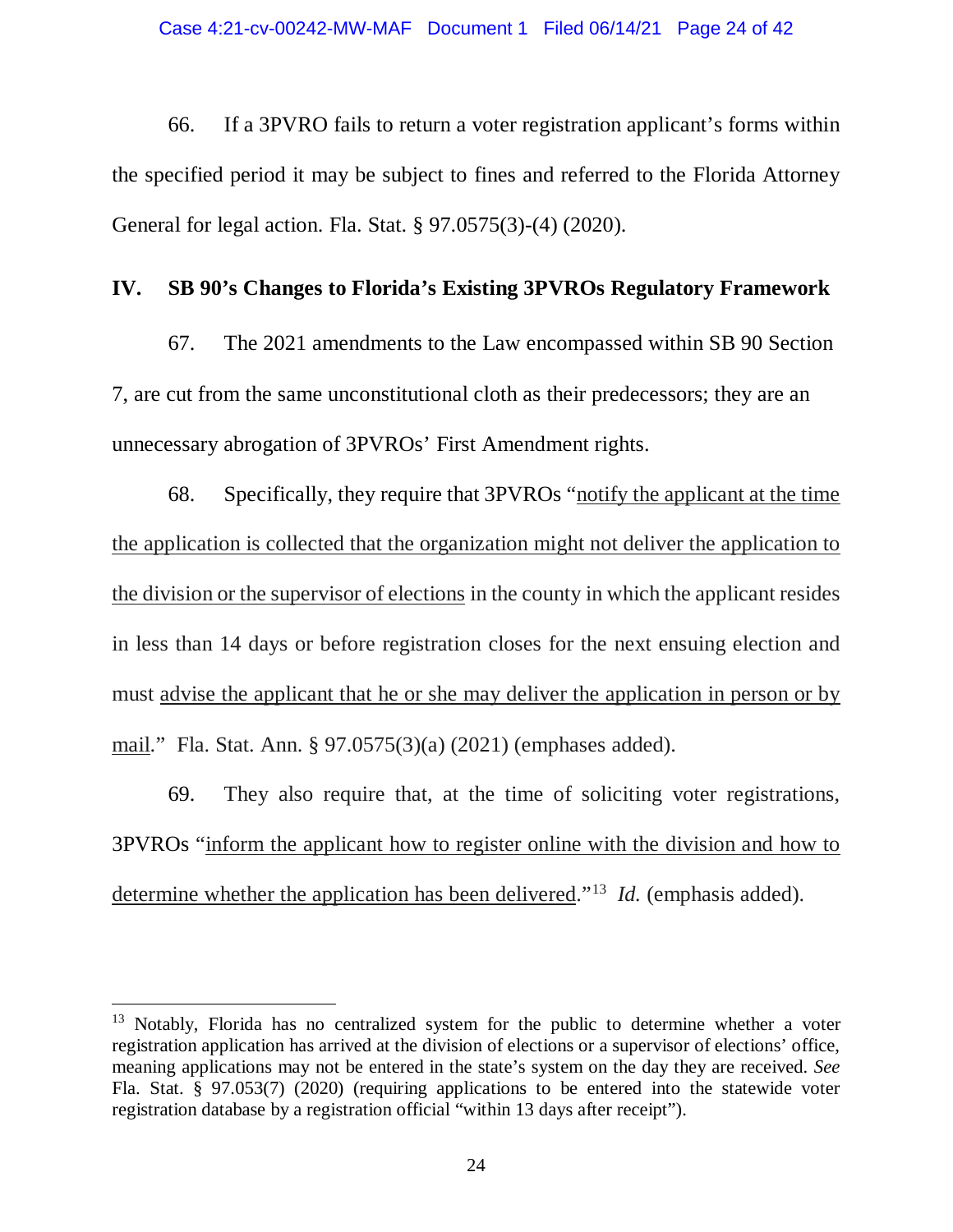70. During the legislative process, lawmakers failed to advance any meaningful evidence of registrant confusion as to the nature of the organizations' activities or of any systemic or purposeful instance of late-delivered or undelivered applications.

71. SB 90, including the provisions in Section 7 of the Law challenged in this case, had an immediate effective date, giving voter registration organizations, including plaintiffs, little to no time to plan.

72. Historical data that the Division gathered and published on voter registration shows that 59,805 new voters were registered via 3PVROs in 2020, compared to 2019, when 63,212 voters registered through 3PVROs, and 2018, when 96,516 voters registered through 3PVROs.<sup>[14](#page-24-0)</sup>

73. In the leadup to the 2021 legislative session, there were no reported widespread problems with 3PVRO voter registration activity. In particular, on information and belief, there is no evidence of widespread untimely submitted applications.

74. Given these historical and statistical realities, there is no legitimate, let alone compelling, reason for why the Florida legislature moved quickly to mandate that community organizations conducting voter registration activities engage in

<span id="page-24-0"></span> <sup>14</sup> *See* Voter Registration – Method & Location, Fla. Div. of Elections, *available at* https://dos.myflorida.com/elections/data-statistics/voter-registration-statistics/voter-registrationreportsxlsx/voter-registration-method-and-location/ (last updated Apr. 30, 2021).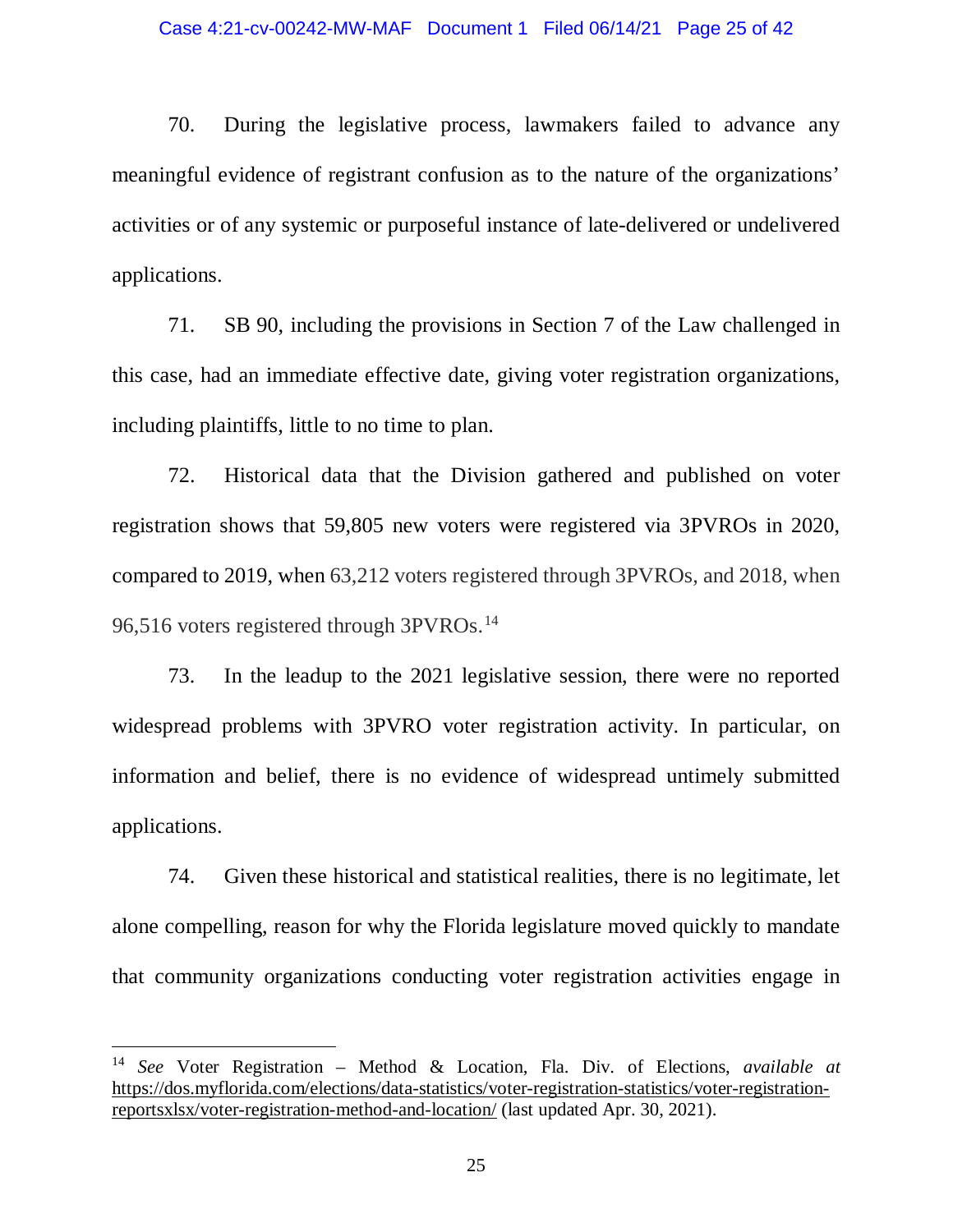prescribed speech disclaiming their effectiveness and competence, and provide potential voters information about the state's preferred method of "how to register" online, regardless of whether that option is actually available to the applicant, and pass along information regarding application status that is not uniformly available.

# **V. Florida's 2021 Legislative Session Created a Cloud of Repression for First Amendment Freedoms**

75. SB 90 and its heightened restrictions on community voter registration organizations' speech and activity did not occur in a vacuum as a single isolated piece of legislation; they occurred during a legislative session marred by stymied public input, legislative directives from Florida's chief executive, and similarly extreme bills restricting civic freedoms.

76. Mere weeks before SB 90 passed and a day before the announcement of the verdict in the George Floyd murder trial, Florida passed HB 1, a bill expanding felonies and mandating minimum sentences for activities associated with public assembly and protest, and immediately sent it to the governor for his signature.[15](#page-25-0)

<span id="page-25-0"></span> <sup>15</sup> *See* Ch. 2021-6, Laws of Fla. (defining a felony riot crime under § 870.01(2) where an individual "participates in a violent public disturbance involving an assembly if three or more persons, acting with a common intent to assist each other in . . . disorderly conduct, resulting in . . . imminent danger of injury to another person or damage to property. *See also* Press Release, Ron DeSantis, Governor, Florida, Governor Ron DeSantis Announces the "Combatting Violence, Disorder and Looting and Law Enforcement Protection Act*,"* press release on Sept. 21, 2020, *available at*  [https://www.flgov.com/2020/09/21/governor-ron-desantis-announces-the-combatting-violence](https://www.flgov.com/2020/09/21/governor-ron-desantis-announces-the-combatting-violence-disorder-and-looting-and-law-enforcement-protection-act/)[disorder-and-looting-and-law-enforcement-protection-act/](https://www.flgov.com/2020/09/21/governor-ron-desantis-announces-the-combatting-violence-disorder-and-looting-and-law-enforcement-protection-act/) (proposed new legislation making it a "3rd degree felony when 7 or more persons are involved in an assembly and cause damage to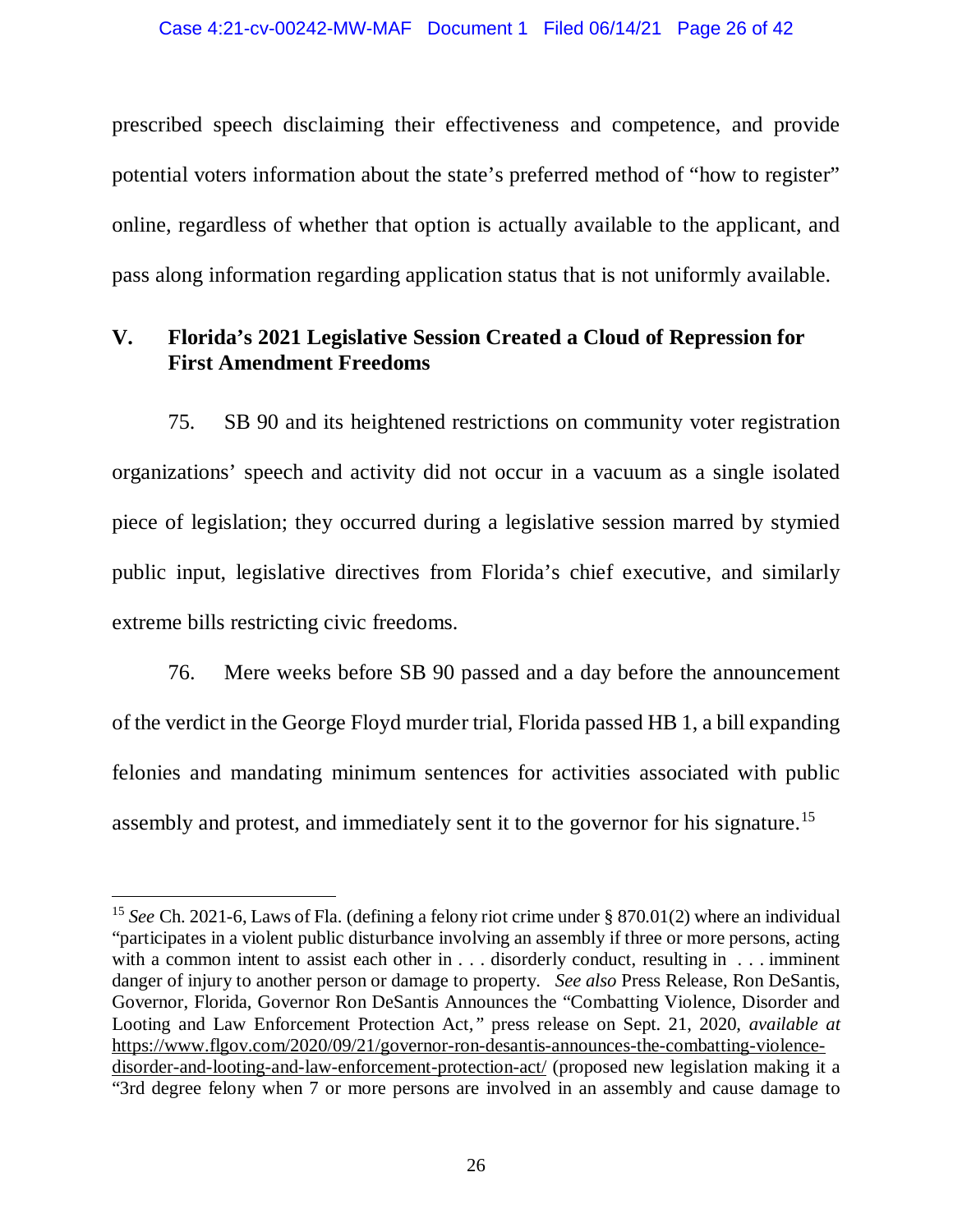77. Governor DeSantis publicly advocated for HB 1 well before it came to his desk for signature; on September 21, 2020, a week before voter registration closed for the 2020 general election, he issued a proposed legislation blueprint for what would eventually become HB 1 and exhorted "every single person running for office. . . to let voters know where you stand on this bill[.]"[16](#page-26-0)

78. Both restrictive bills were rammed through the Florida legislature during a session marked by drastically curtailed public access and participation, with limited access to the state legislature, one minute time caps on public comment, and silencing public commenters expressing opposition.

79. In another unusual move for a state government with expansive Sunshine Laws, Florida's governor barred all media from attending his signing of SB 90, but live-streamed what his communications director characterized as a "Fox exclusive" on Fox & Friends, in which he signed SB 90 and then presented tv-ready "graphics" summarizing the bill as "Banning Ballot Harvesting" and "Private Money from Running Elections (aka Zuckerbucks)."[17](#page-26-1)

 $\overline{a}$ 

property or injury to other persons"); *Dream Defenders et al. v. DeSantis*, 4:21-cv-00191-MW-MAF (N.D. Fla. filed May 11, 2021).

<span id="page-26-0"></span><sup>&</sup>lt;sup>16</sup> See Kirby Wilson, "Ron DeSantis: Any Municipality that 'defunds' police will lose state funding," *Tampa Bay Times* (Sept. 21, 2020), *available at* https://www.tampabay.com/news/florida-politics/2020/09/21/ron-desantis-any-municipality-thatdefunds-police-will-lose-state-funding/.

<span id="page-26-1"></span><sup>17</sup> *See* Renzo Downey, "Gov. DeSantis signs elections bill in Fox News exclusive," *Fla. Pol.* (May 6, 2021), *available at* [https://floridapolitics.com/archives/427313-gov-desantis-signs-elections](https://floridapolitics.com/archives/427313-gov-desantis-signs-elections-bill-in-fox-news-exclusive/)[bill-in-fox-news-exclusive/;](https://floridapolitics.com/archives/427313-gov-desantis-signs-elections-bill-in-fox-news-exclusive/) Gary Fineout, DeSantis gives Fox "exclusive" of him signing election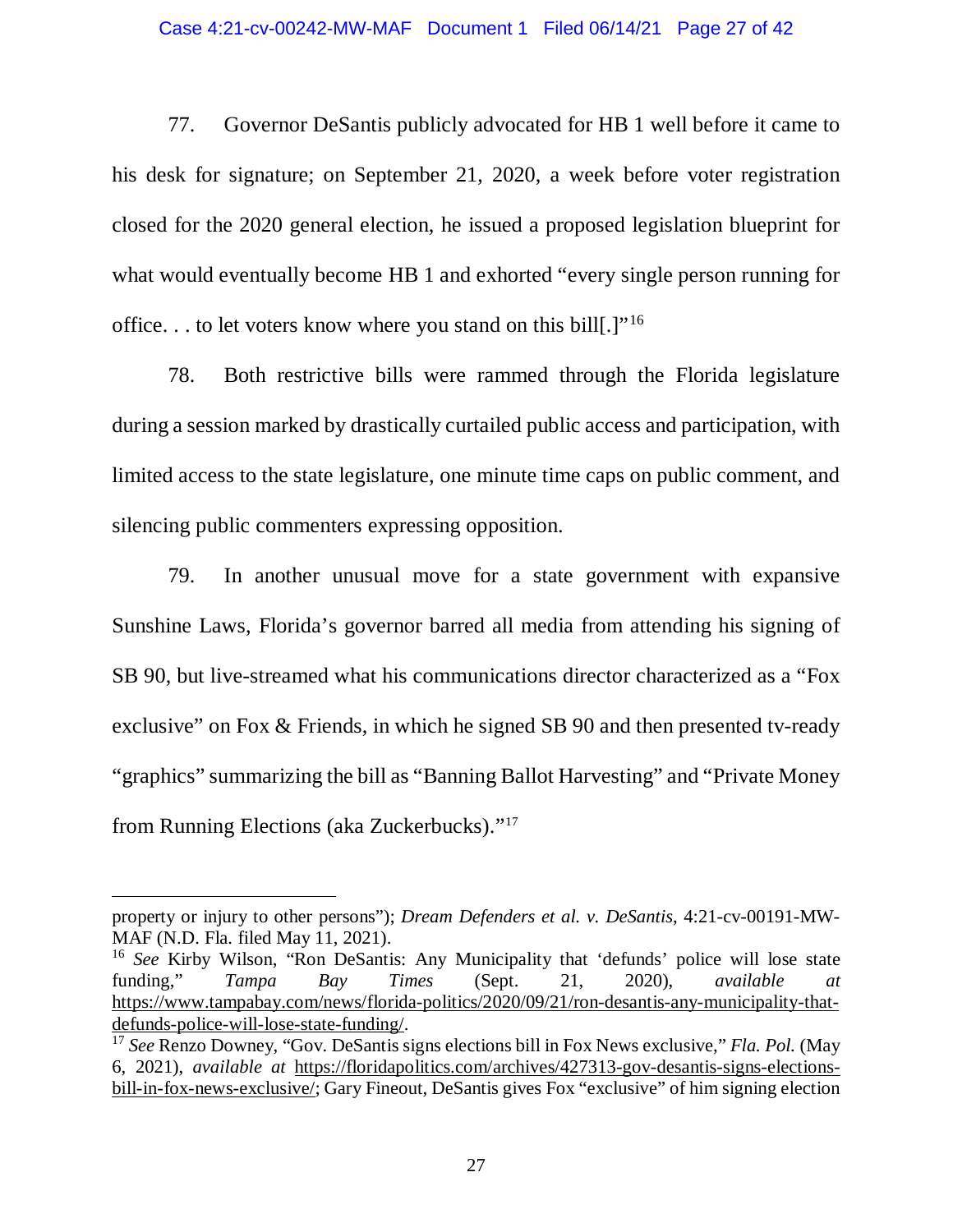### Case 4:21-cv-00242-MW-MAF Document 1 Filed 06/14/21 Page 28 of 42

80. Given the lack of transparency throughout the consideration and passage of SB 90, coupled with legislators and the governor's public statements advocating for these restrictions and others curtailing the right to associate, assemble, and engage in protest, speech, and other core political activities in Florida, it is clear SB 90 was not intended to promote civic engagement or protect voters, but instead to repress Plaintiffs' constitutionally protected right to free speech, their right not to be compelled to engage in government speech, and their freedom to associate with other civic-minded Floridians.

81. Because of SB 90, Plaintiffs must divert scarce resources to comply with the new requirements imposed under Section 97.0575(3)(a). These requirements unnecessarily conscript Plaintiffs' scarce organizational resources that would otherwise be spent helping voters register, following up with voters, and undertaking other activities to advance their missions. Resources that would otherwise be directed at reaching and engaging voters must now be spent on training time and materials for an unnecessary law.

 $\overline{a}$ 

bill, Politico (May 6, 2021), *available at*  [https://www.politico.com/states/florida/story/2021/05/06/desantis-gives-fox-exclusive-of-him](https://www.politico.com/states/florida/story/2021/05/06/desantis-gives-fox-exclusive-of-him-signing-election-bill-1380665?nname=florida-playbook&nid=0000014f-1646-d88f-a1cf-5f46b4500000&nrid=31980f02-54f3-47e5-ad73-6e3f1cc93947&nlid=630310)[signing-election-bill-1380665?nname=florida-playbook&nid=0000014f-1646-d88f-a1cf-](https://www.politico.com/states/florida/story/2021/05/06/desantis-gives-fox-exclusive-of-him-signing-election-bill-1380665?nname=florida-playbook&nid=0000014f-1646-d88f-a1cf-5f46b4500000&nrid=31980f02-54f3-47e5-ad73-6e3f1cc93947&nlid=630310)[5f46b4500000&nrid=31980f02-54f3-47e5-ad73-6e3f1cc93947&nlid=630310;](https://www.politico.com/states/florida/story/2021/05/06/desantis-gives-fox-exclusive-of-him-signing-election-bill-1380665?nname=florida-playbook&nid=0000014f-1646-d88f-a1cf-5f46b4500000&nrid=31980f02-54f3-47e5-ad73-6e3f1cc93947&nlid=630310) NBC 6 and The Associated Press, "Gov. DeSantis Signs GOP-Backed Elections Bill at Event Closed to Local Media," *6 South Florida*, May 6, 2021, *available at* [https://www.nbcmiami.com/news/local/gov](https://www.nbcmiami.com/news/local/gov-desantis-signs-gop-backed-elections-bill/2444871/)[desantis-signs-gop-backed-elections-bill/2444871/;](https://www.nbcmiami.com/news/local/gov-desantis-signs-gop-backed-elections-bill/2444871/) Steve Contorno, "Did DeSantis violate First Amendment with Fox News only bill signing?" *The Tampa Bay Times* (May 7, 2021) *available at*  https://www.tampabay.com/news/florida-politics/2021/05/07/did-desantis-violate-firstamendment-with-fox-news-only-bill-signing/.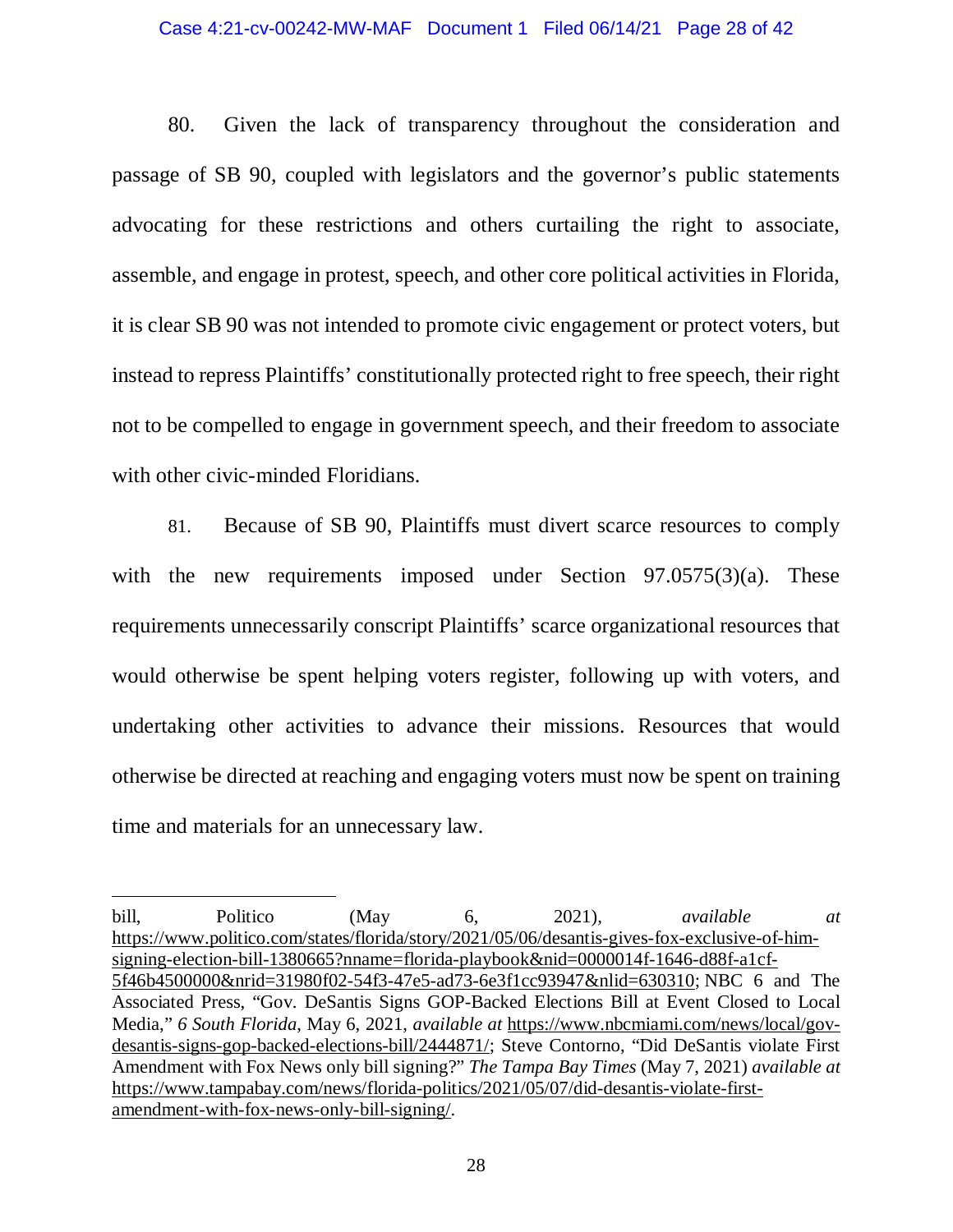## **CLAIMS FOR RELIEF**

## **COUNT I**

## **Void for Vagueness (Violation of Plaintiffs' Fourteenth Amendment Right Pursuant to 42 U.S.C. § 1983)**

82. Plaintiffs repeat and reallege each and every allegation contained in preceding paragraphs as if fully set forth herein.

83. The Fourteenth Amendment provides that "[n]o State shall . . . deprive any person of life, liberty, or property, without due process of law." U.S. Const. amend. XIV, § 1.

84. "The void-for-vagueness doctrine reflects the principle that a statute which either forbids or requires the doing of an act in terms so vague that [persons] of common intelligence must necessarily guess at its meaning and differ as to its application, violates the first essential of due process of law." *Harris v. Mex. Specialty Foods, Inc.*, 564 F.3d 1301, 1310 (11th Cir. 2009) (quoting *Roberts v. U.S. Jaycees*, 468 U.S. 609 (1984)) (internal quotation marks omitted) (alteration in original).

85. "Vagueness within statutes is impermissible because such statutes fail to put potential violators on notice that certain conduct is prohibited, inform them of the potential penalties that accompany noncompliance, and provide explicit standards for those who apply the law." *Id.* at 1311. Lawmakers must observe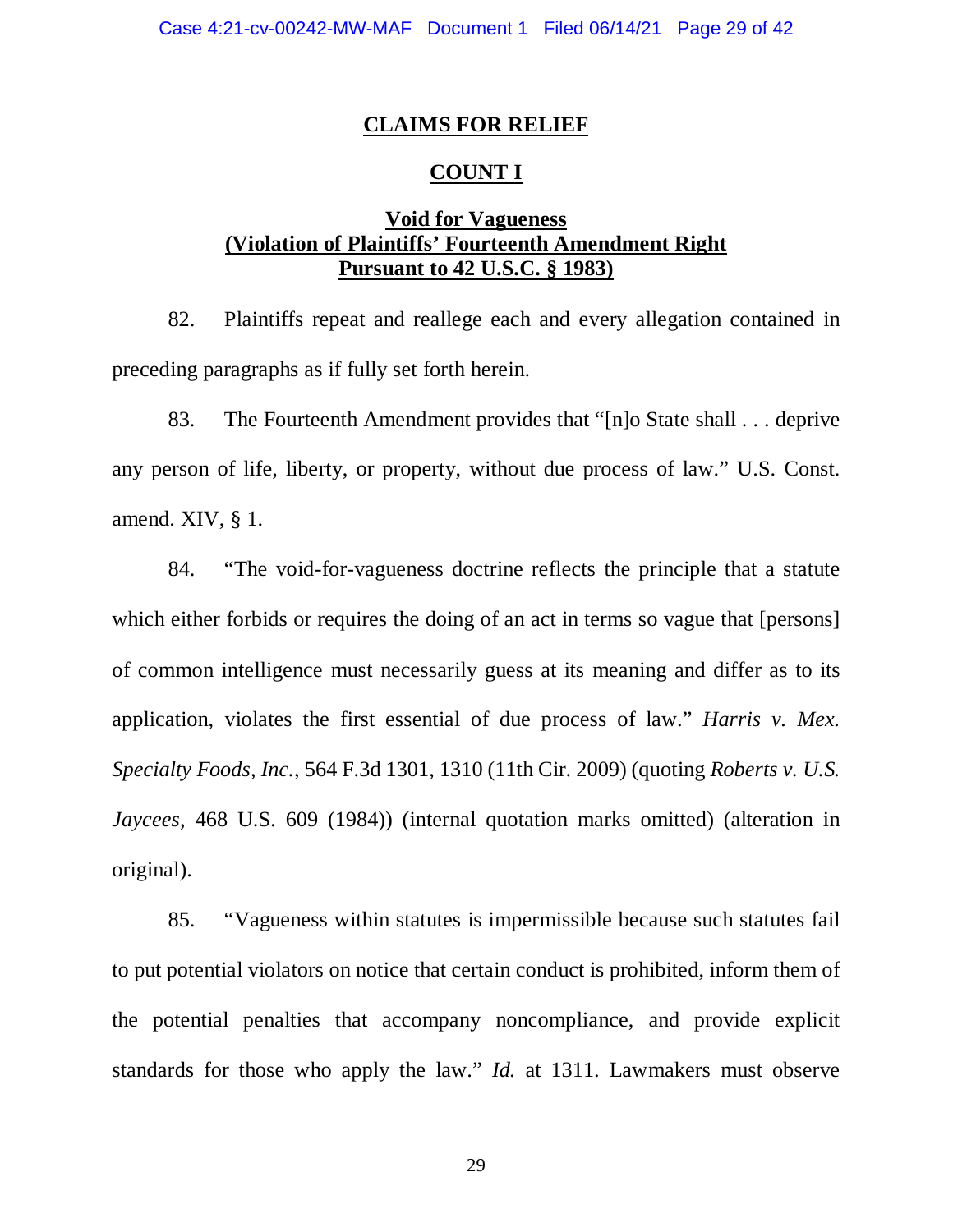### Case 4:21-cv-00242-MW-MAF Document 1 Filed 06/14/21 Page 30 of 42

"rigorous adherence" to the Due Process Clause's notice requirements when crafting statutes regulating free speech. *Wollschlaeger v. Gov. of Fla.*, 848 F.3d 1293, 1320 (11th Cir. 2017) (quoting *FCC v. Fox Television Stations, Inc.*, 567 U.S. 239 (2012)).

86. The void for vagueness doctrine applies when violation of a statute triggers civil proceedings, as well as when criminal prosecution is threatened. *See id.* (invalidating as void for vagueness a statute subjecting noncompliant medical doctors to disciplinary action by the Florida Board of Medicine). Given Plaintiffs' finite resources, the imposition of substantial financial penalties, costs associated with unknown legal proceedings, or revocation of their 3PVRO status for inadvertent violations of Section 97.0575 would threaten Plaintiffs' ability to carry out voter registration activities.

87. Section 97.0575 does not specify the penalties for failing to issue these statements to potential applicants; it simply provides that:

If the Secretary of State reasonably believes that a person has committed a violation of this section, the secretary may refer the matter to the Attorney General for enforcement. The Attorney General may institute a civil action for a violation of this section or to prevent a violation of this section.

Fla Stat. § 97.0575(4). Nor does it identify what civil penalties the Attorney General may pursue, the range or maximum amount of such penalties, or even whether failure to provide the required disclaimer and disclosures constitutes a "violation" within the meaning of this provision. Nor does it indicate whether its provisions apply to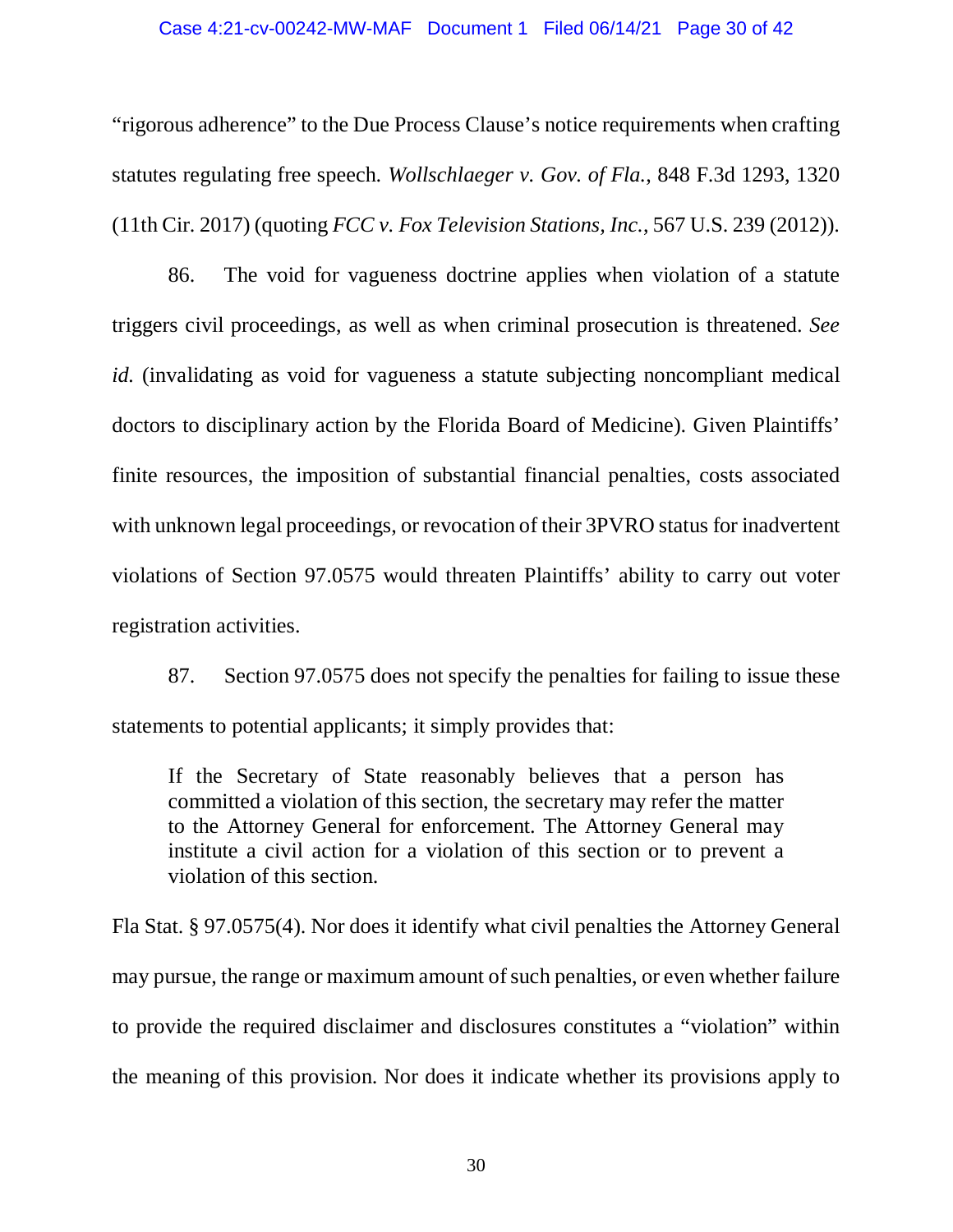### Case 4:21-cv-00242-MW-MAF Document 1 Filed 06/14/21 Page 31 of 42

registration activities that include Florida registrants located outside the state. Further, it does not identify whether individual volunteers would face consequences for a "violation" under the law. Plaintiffs do not want to put their volunteers at risk and would recruit fewer volunteers if they are subject to penalties, especially the first-time volunteers that the organization works to engage.

88. Section 97.0575, as amended by SB 90, requires Plaintiffs to make the mandatory disclaimer and disclosures, but does not put Plaintiffs on adequate notice as to the specific consequences—if any—of noncompliance. Its omission of a range of civil penalties or maximum civil penalty that the Attorney General may seek pursuant to Section 97.0575(4) risks allowing the Attorney General to enforce the statute "on an *ad hoc* and subjective basis, with the attendant dangers of arbitrary and discriminatory application." *Harris*, 564 F.3d at 1312 (quoting *Grayned v. City of Rockford*, 408 U.S. 104 (1972)). It therefore must fail as void for vagueness, in violation of the Fourteenth Amendment.

## **COUNT II**

# **Compelled Speech (Violation of Plaintiffs' First Amendment Rights Pursuant to 42 U.S.C. § 1983)**

89. Plaintiffs repeat and reallege each and every allegation contained in the preceding paragraphs as if fully set forth herein.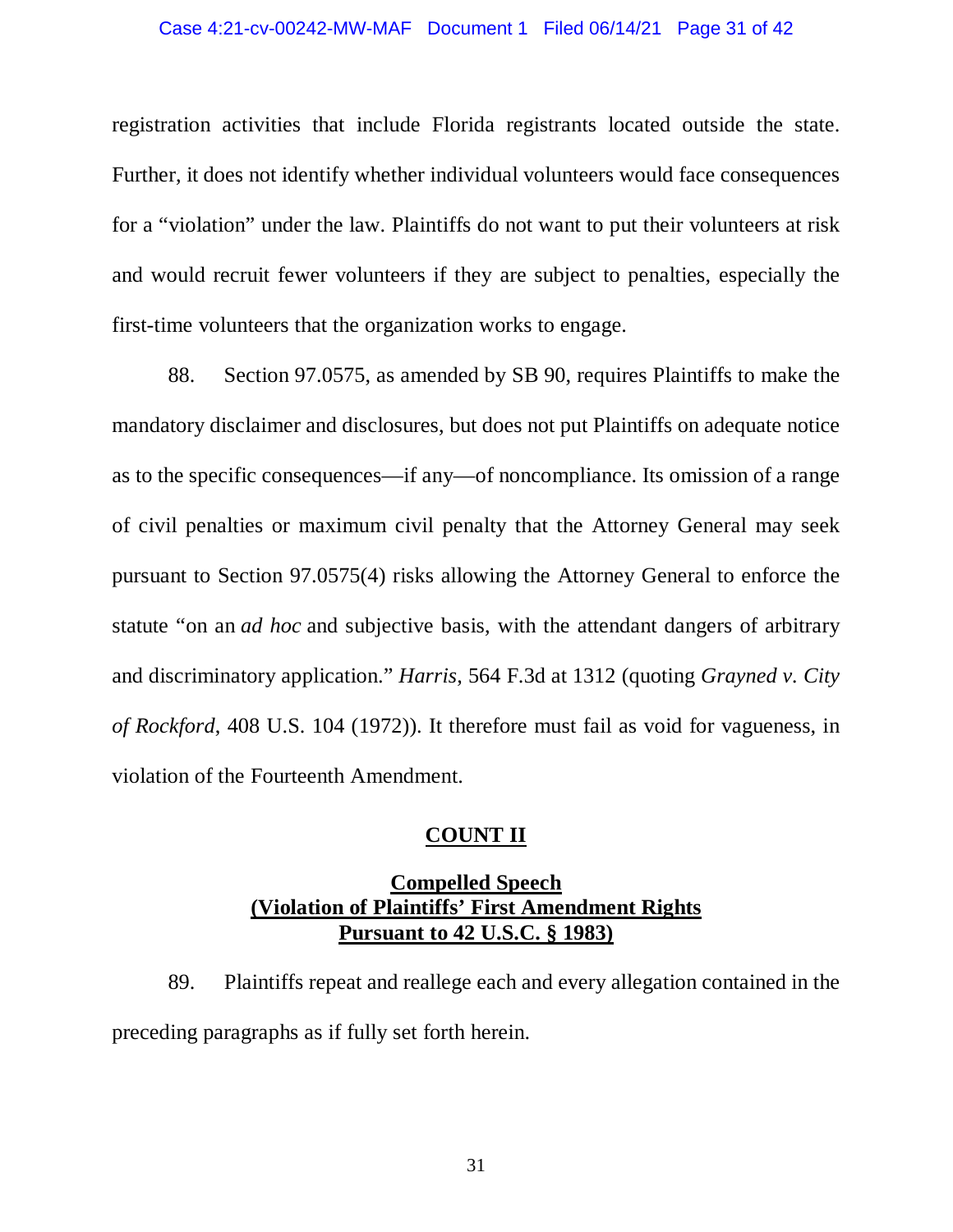### Case 4:21-cv-00242-MW-MAF Document 1 Filed 06/14/21 Page 32 of 42

90. The First Amendment provides that "Congress shall make no law . . . abridging the freedom of speech . . . or the right of the people peaceably to assemble, and to petition the Government for a redress of grievances." U.S. Const. amend. I.

91. The First Amendment applies to the states through the Fourteenth Amendment. In the following paragraphs, references to the First Amendment include the First Amendment as applied to the states through the Fourteenth Amendment.

92. "[F]reedom of speech includes both the right to speak freely and the right to refrain from speaking at all." *Janus v. Am. Fed. of State, Cnty., and Mun. Emps.*, 138 S. Ct. 2448, 2463 (2018) (citation omitted). Consequently, the government cannot compel individuals to speak. *Masterpiece Cakeshop Ltd. v. Colo. C.R. Comm'n*, 138 S. Ct. 1719, 1745 (2018).

93. In the same vein, "[b]ecause the government cannot compel speech, it also cannot 'require speakers to affirm in one breath that which they deny in the next.'" *Id.* (quoting *Pacific Gas & Elec. v. Pub. Util. Comm'n of Cal.*, 475 U.S. 1, 16 (1986)).

94. Laws "compelling individuals to speak a particular message . . . alte[r] the content of [their] speech.'" *Nat'l Inst. of Fam. & Life Advocs. v. Becerra*, 138 S. Ct. 2361, 2371 (2018) (quoting *Riley v. Nat'l Fed'n of Blind of N. C., Inc.*, 487 U.S. 781, 795 (1988)). Content-based regulations of speech "are presumptively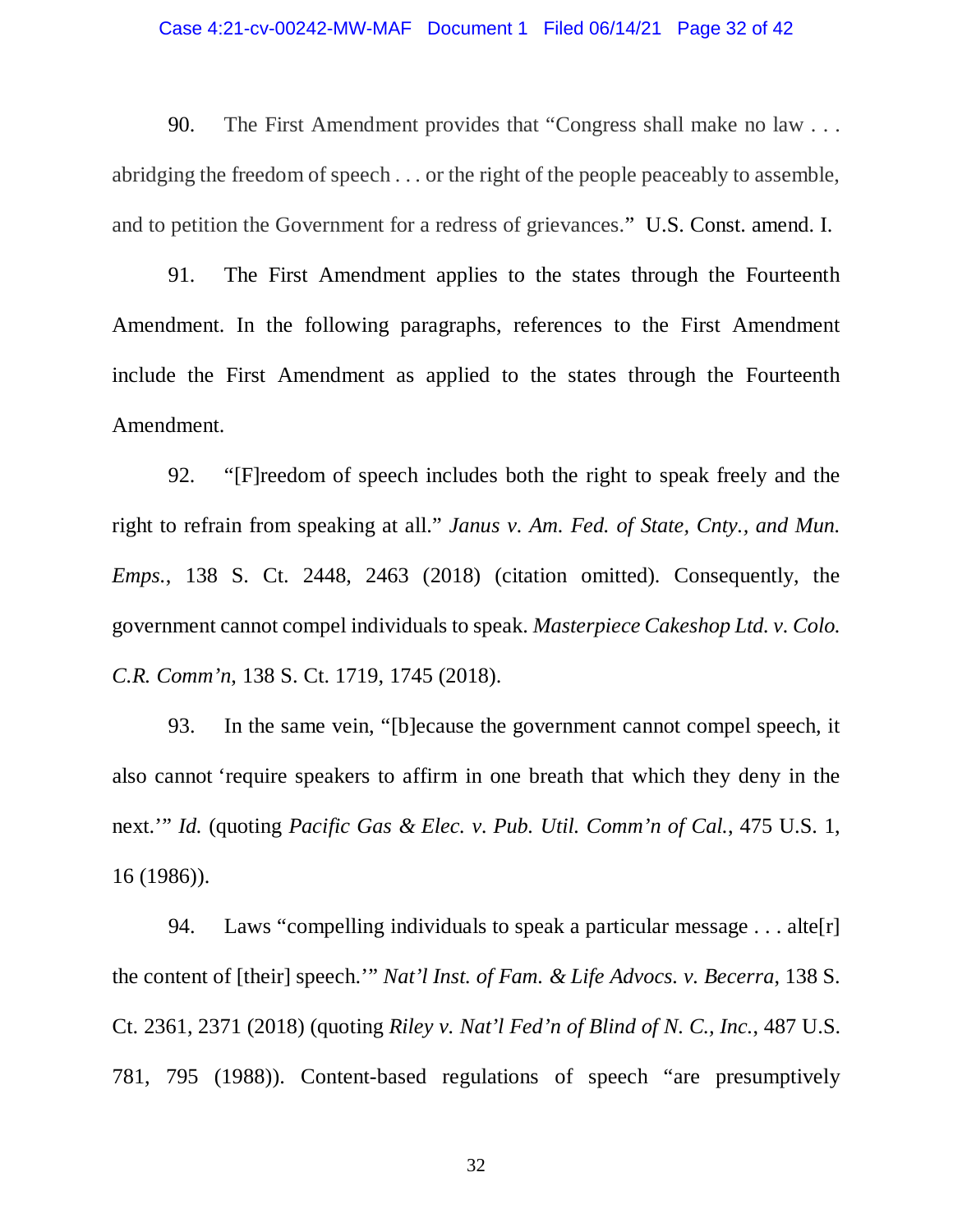### Case 4:21-cv-00242-MW-MAF Document 1 Filed 06/14/21 Page 33 of 42

unconstitutional and may be justified only if the government proves that they are narrowly tailored to serve compelling state interests." *Id.* at 2365 (quoting *Reed v. Town of Gilbert*, 576 U.S. 155, 163 (2015)).

95. Voter registration activity is "the type of interactive communication concerning political change that is appropriately described as 'core political speech.'" *Meyer*, 486 U.S. at 422–23; *see also Buckley v. Am. Const. Law Found*., 525 U.S. 182, 186–87 (1999) (quoting *Meyer*, 486 U.S. at 422). Whether a voter should register and ultimately participate in an election is a "matter of societal concern that [Plaintiffs] have a right to discuss publicly without risking criminal sanctions." *Meyer*, 486 U.S. at 421.

96. SB 90's disclaimer and disclosure provision requires Plaintiffs to "notify the applicant at the time the application is collected that the organization might not deliver the application to the division or the supervisor of elections in the county in which the applicant resides in less than 14 days or before registration closes for the next ensuing election . . ." Fla. Stat. § 97.0575(3)(a). They also "must" advise the applicant that he or she may deliver the application in person or by mail" and "inform the applicant how to register online with the division and how to determine whether the application has been delivered." *Id.* This "disclosure requirement" therefore constitutes a "government-drafted script" that alters the content of Plaintiffs' speech. *Nat'l Inst. of Fam. & Life Advocs.*, 138 S. Ct. at 2371.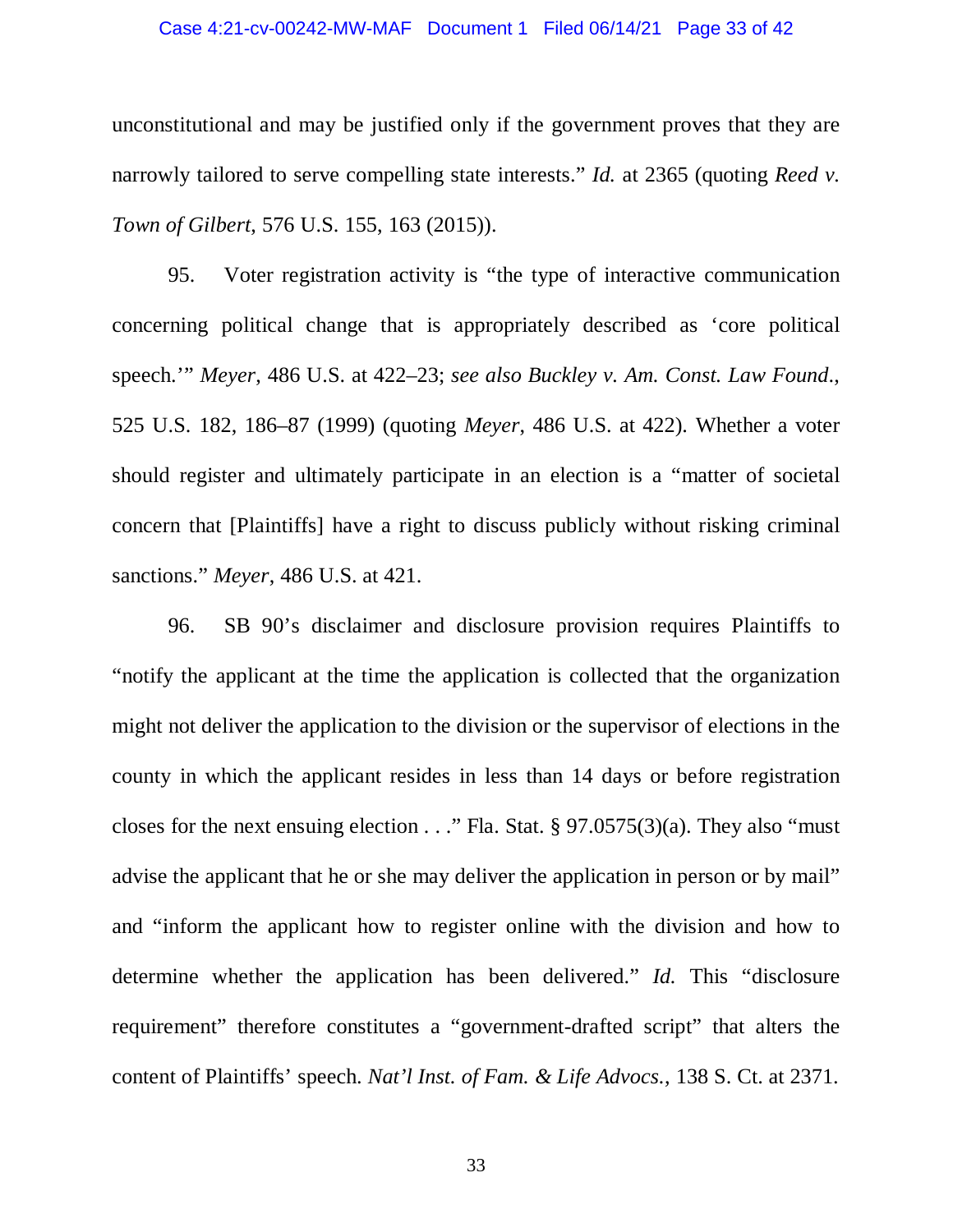### Case 4:21-cv-00242-MW-MAF Document 1 Filed 06/14/21 Page 34 of 42

97. The portion of the disclosure requirement requiring Plaintiffs' agents to tell applicants that Plaintiffs may fail to timely submit their completed voter registration forms is false. Section 97.0575(3)(a) requires that completed registration forms "be promptly delivered to the division or the supervisor of elections in the county in which the applicant resides within 14 days after completed by the applicant." Fla. Stat. § 97.0575(3)(a). This provision, therefore, unconstitutionally forces Plaintiffs to speak for the government, making disclaimers that Plaintiffs would not otherwise recite.

98. Furthermore, Plaintiffs make every effort to turn in applications on time in conjunction not only with Florida state law, but with their missions to increase voter participation and civic engagement. The disclaimer required by Section 97.0575(3)(a) requires Plaintiffs to undermine their own work, message, and mission by requiring Plaintiffs to state that they "might not" turn in the application on time, especially when Plaintiffs have every intention to submit the forms on time. Therefore, such a compelled declaration is at worst false and, at best, misleading.

99. Such a disclaimer also falsely suggests that voters should *not* turn in applications to Plaintiffs if they want to be sure they are registered to vote when, in fact, potential voters are less likely to timely submit voter registration forms on their own as compared to 3PVROs like Plaintiffs. Plaintiffs are further incentivized to timely submit the forms because their mission is dependent on building trust with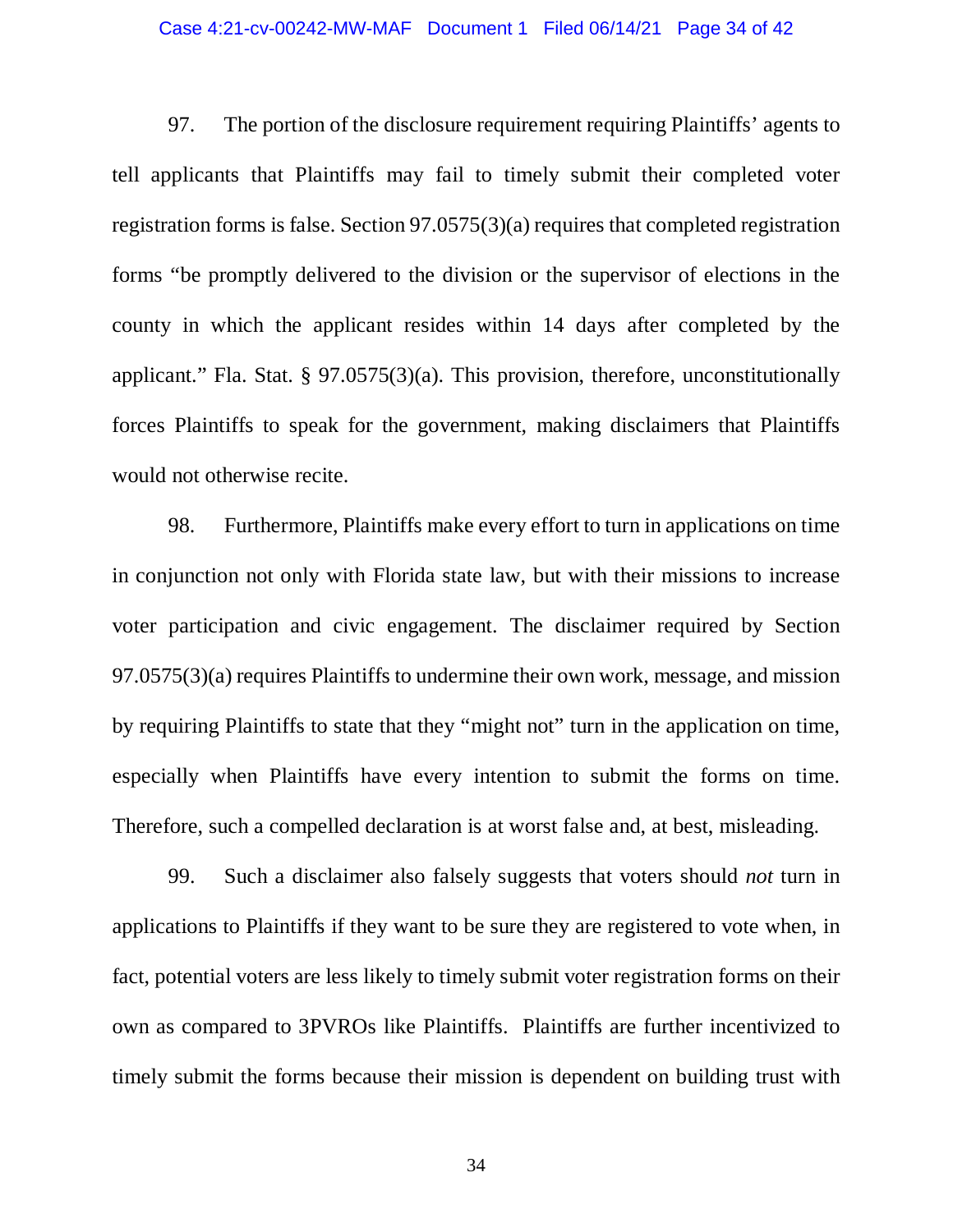### Case 4:21-cv-00242-MW-MAF Document 1 Filed 06/14/21 Page 35 of 42

applicants and creating a community of volunteers and civically engaged registered voters. This misleading statement undermines a voter's confidence that their voter registration application form will result in their timely, valid registration. *See League of Women Voters of Tenn. v. Hargett*, 400 F. Supp. 3d 706, 714 (M.D. Tenn. 2019).

100. This provision also hinders Plaintiffs' efforts to develop relationships with registrants and will improperly diminish Plaintiffs' credibility in the communities in which they work as they further engage in necessary follow-up assistance with voter registration or voting.

101. In the same way, the disclaimer requirement also impermissibly induces Plaintiffs to refute the information it must communicate, in order to reassure applicants that their voter registrations will be timely delivered, violating Plaintiffs' right not to speak. *See Pacific Gas & Elec. v. Pub. Util. Comm'n of Cal.,* 475 U.S. at 11 (1986) (noting that "…the State is not free either to restrict appellant's speech to certain topics or views or to force appellant to respond to views that others may hold.").

102. The mandatory disclaimer serves no legitimate governmental function or purpose, as there is no evidence that Floridians have been confused about the nature of community-based voter registration activity. There is no suggestion that Plaintiffs or similar voter registration groups have regularly turned in late forms or that they would make anything other than their best efforts to timely submit forms.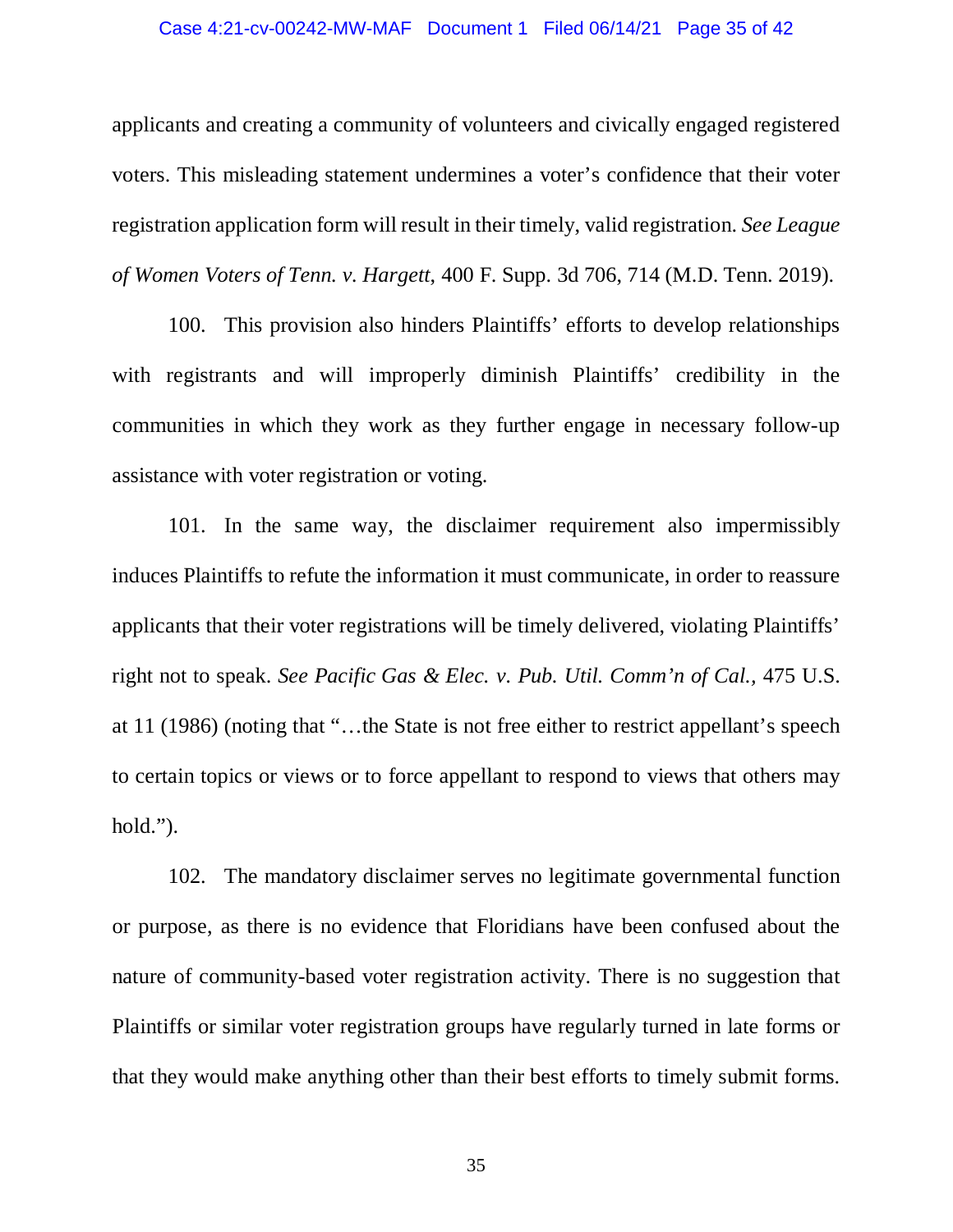This is particularly true where there are already existing penalties for late-delivered forms. There is also no evidence that telling applicants they can register online or submit in their applications themselves produces *more* timely-registered voters. To the contrary, in Plaintiffs' experience, this approach is likely to lead to *fewer* voters becoming registered.

103. However, the mandatory disclaimer does serve to significantly impede Plaintiffs' mission of connecting with new voters and those without Florida driver's licenses and printer access (who must print, sign, and submit their applications created online in order to register to vote) because in-person registration is more effective for reaching these prospective voters and field registration using paper forms is the most effective means of promoting voter registration at the events, festivals, and communities where Plaintiffs operate.

104. Additionally, in Plaintiffs' experience, individuals who express interest in voter registration are far more likely to become registered and vote when the application is submitted on the applicant's behalf by a trusted organization with whom the prospective voter has had personal contact.

105. With respect to the requirement that Plaintiffs inform applicants of the methods by which they may submit their own voter registration applications, Florida (through its Secretary of State) already has the means to, and, in fact, does provide this information to applicants who use the Florida Voter Registration Application.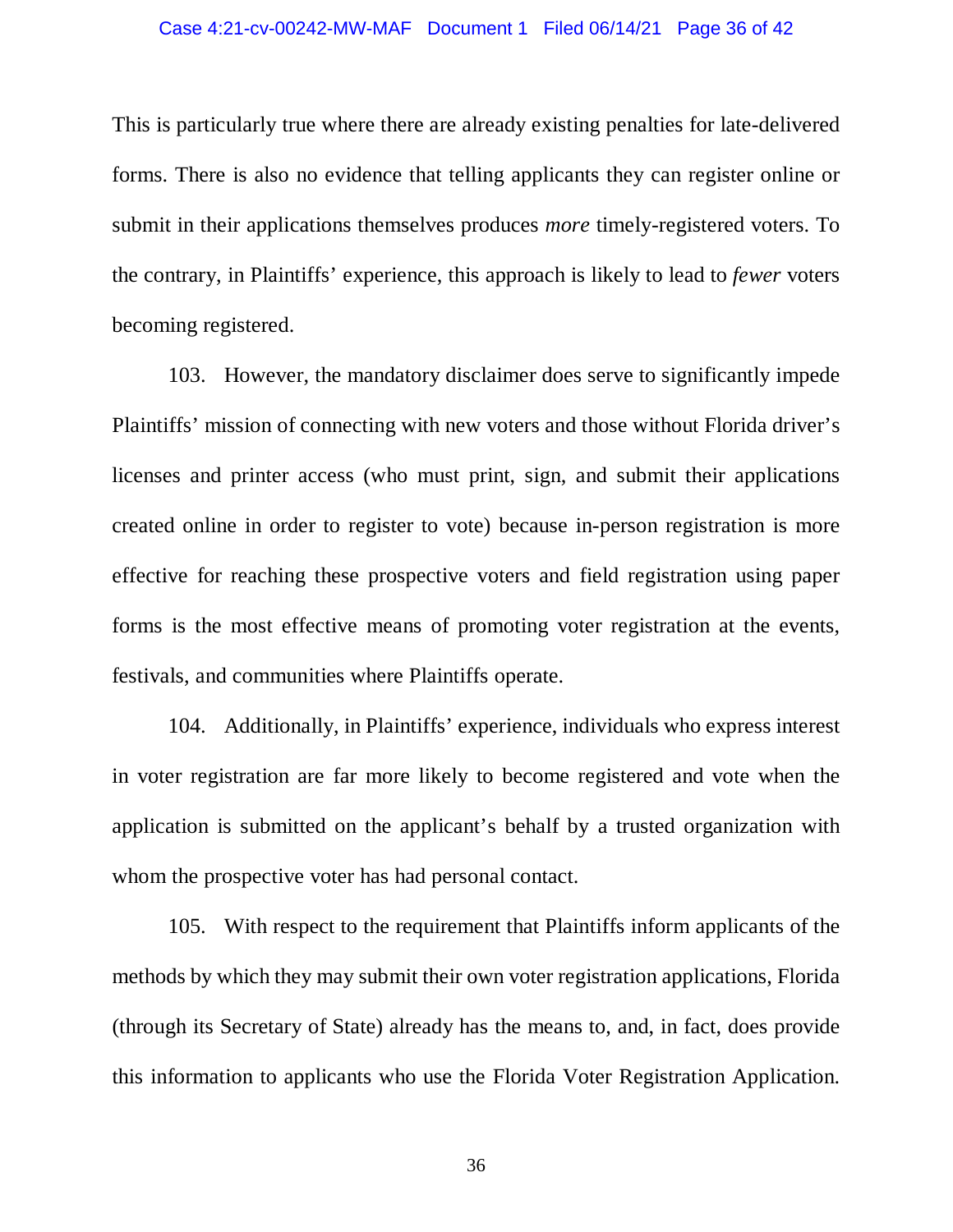Florida's Secretary of State could—but has not—created a centralized system to determine whether applications returned by mail have been successfully submitted, and then the Secretary could include this information on the form. It also could but fails to—notify applicants who submit their completed forms through a thirdparty organization that under Florida law the organization has 14 days to submit their forms to the appropriate supervisor's office and could—but does not—inform applicants how they can determine whether their completed registration form was delivered. Florida, therefore, has the power to disseminate this information to applicants, without imposing a disclosure requirement on Plaintiffs and similarly situated organizations. But they have instead chosen to impose these messages on Plaintiffs.

106. These mandated disclosures also require Plaintiffs to speak to services provided by the Florida state government. Florida is thus co-opting Plaintiffs to promote the state's online voter registration system despite the fact that the system cannot be used to fully register online if the applicant does not have a Florida driver's license or state ID, *see* Fla. Stat. § 97.0525(4)(c), and that Florida already provides the website for the online registration system on its own state form.

107. The Supreme Court has invalidated mandated disclosures that do not speak to the services provided by the non-government party, but by the government itself. *See Nat'l Inst. of Fam. & Life Advocs.*, 138 S. Ct. at 2372 ("The notice in no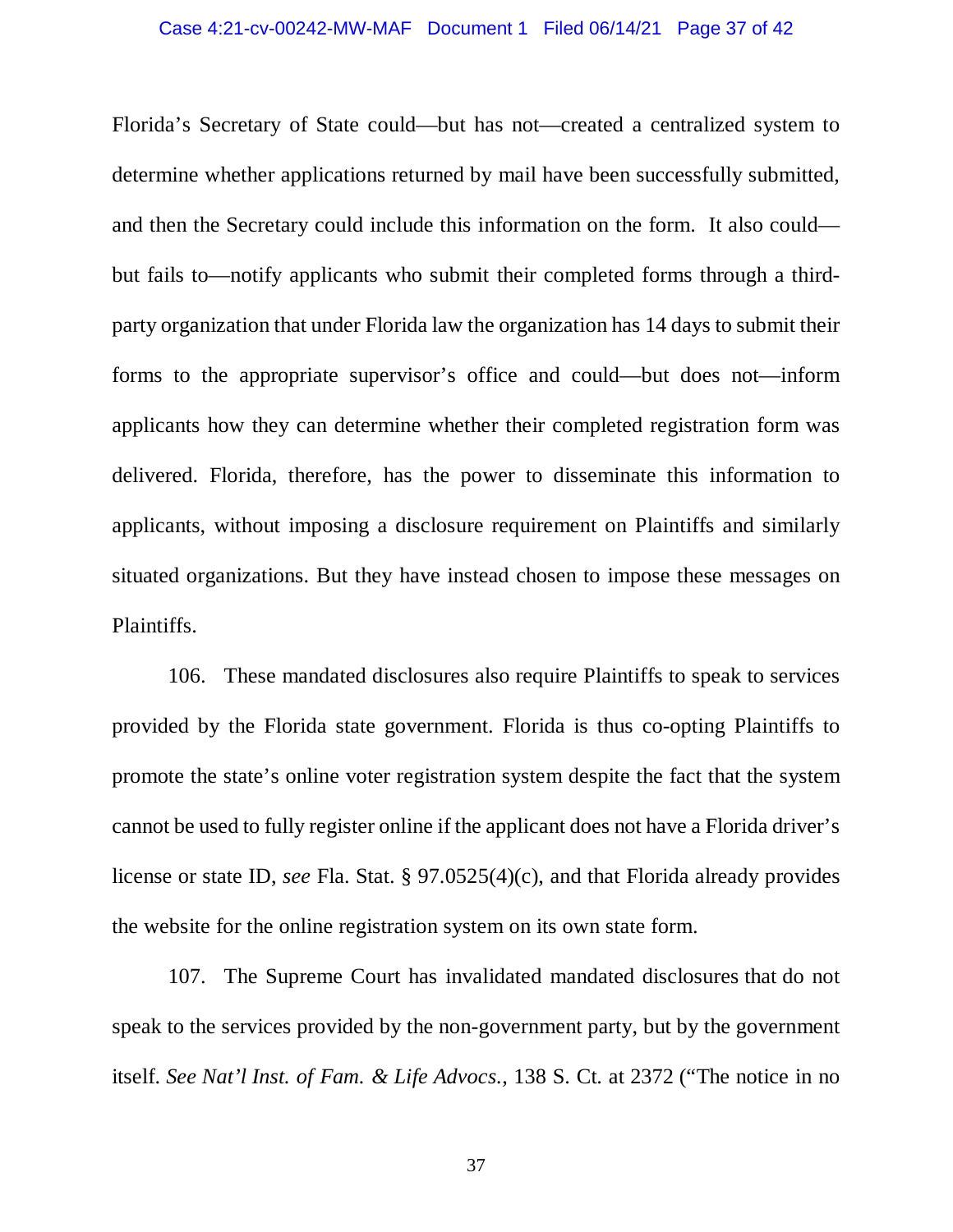### Case 4:21-cv-00242-MW-MAF Document 1 Filed 06/14/21 Page 38 of 42

way relates to the services that licensed clinics provide. Instead, it requires these clinics to disclose information about *state*-sponsored services . . .". (emphasis in original)).

108. In these ways, Section 97.0575(3)(a) directly and unjustifiably restricts Plaintiffs' core political speech and expressive conduct in communicating their belief in the capacity of the popular will to shape the composition and direction of government. Advocating for that belief through their endeavors to assist others in registering to vote is in itself a political statement.

109. As a result of the new disclaimer requirements that SB 90 will needlessly and unjustifiably place on Plaintiffs' voter registration activities, Plaintiffs will have to expend additional resources to conduct voter registration. But for these burdens imposed by SB 90, these resources could be spent on Plaintiffs' other activities. In addition, Plaintiffs believe their voter registration efforts will be less effective and their missions will be frustrated because of the misleading disclosure requirements SB 90 imposes.

110. To the extent the state government thinks that the message required by Section 97.0575(3)(a) is needed, the government must speak for itself. Defendants cannot co-opt Plaintiffs' and other civic organizations' speech to further their own government message.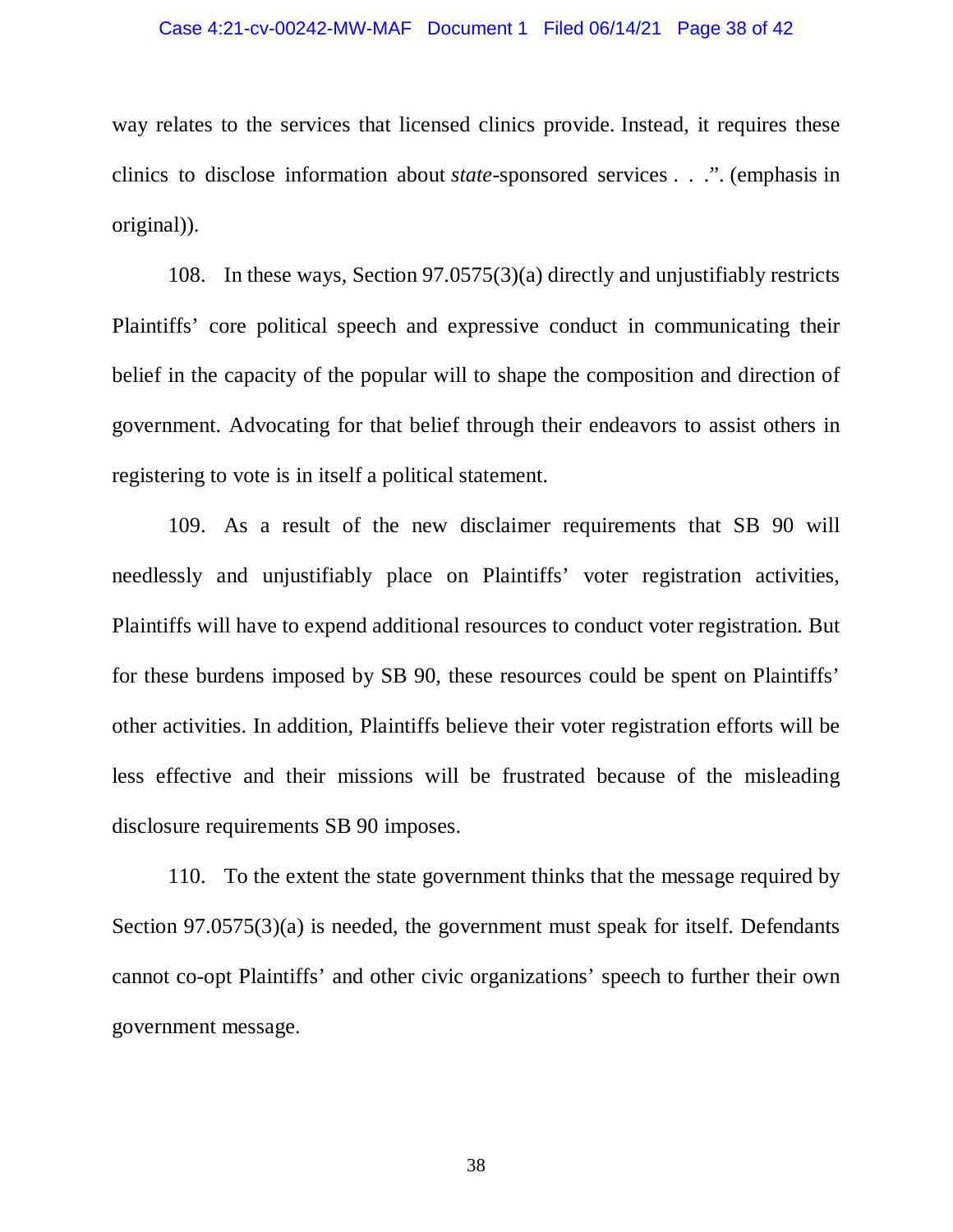111. For these reasons, Section 97.0575's mandated disclosures constitute compelled speech, in violation of the First Amendment.

## **COUNT III**

# **Free Speech and Association (Violation of Plaintiffs' First Amendment Rights Pursuant to 42 U.S.C. § 1983)**

112. Plaintiffs repeat and reallege each and every allegation contained in preceding paragraphs as if fully set forth herein.

113. Plaintiffs wish to exercise their rights to promote civic engagement and associate with potential voters. The "freedom to associate with others for the common advancement of political beliefs and ideas is a form of orderly group activity protected by the First and Fourteenth Amendments." *Kusper v. Pontikes*, 414 U.S. 51, 56–57 (1973) (internal quotations omitted).

114. As a consequence of requiring Plaintiffs to undermine their own credibility, effectiveness, and message, SB 90 directly restricts Plaintiffs' core political speech and expressive conduct in communicating their belief in the capacity of the popular will to shape the composition and direction of the government. Advocating for that belief through their endeavors to assist others in registering to vote is in itself a political statement. Moreover, the Law implicates Plaintiffs' associational rights in banding together to engage in voter registration activity and in assisting community members to join the civic community by registering to vote.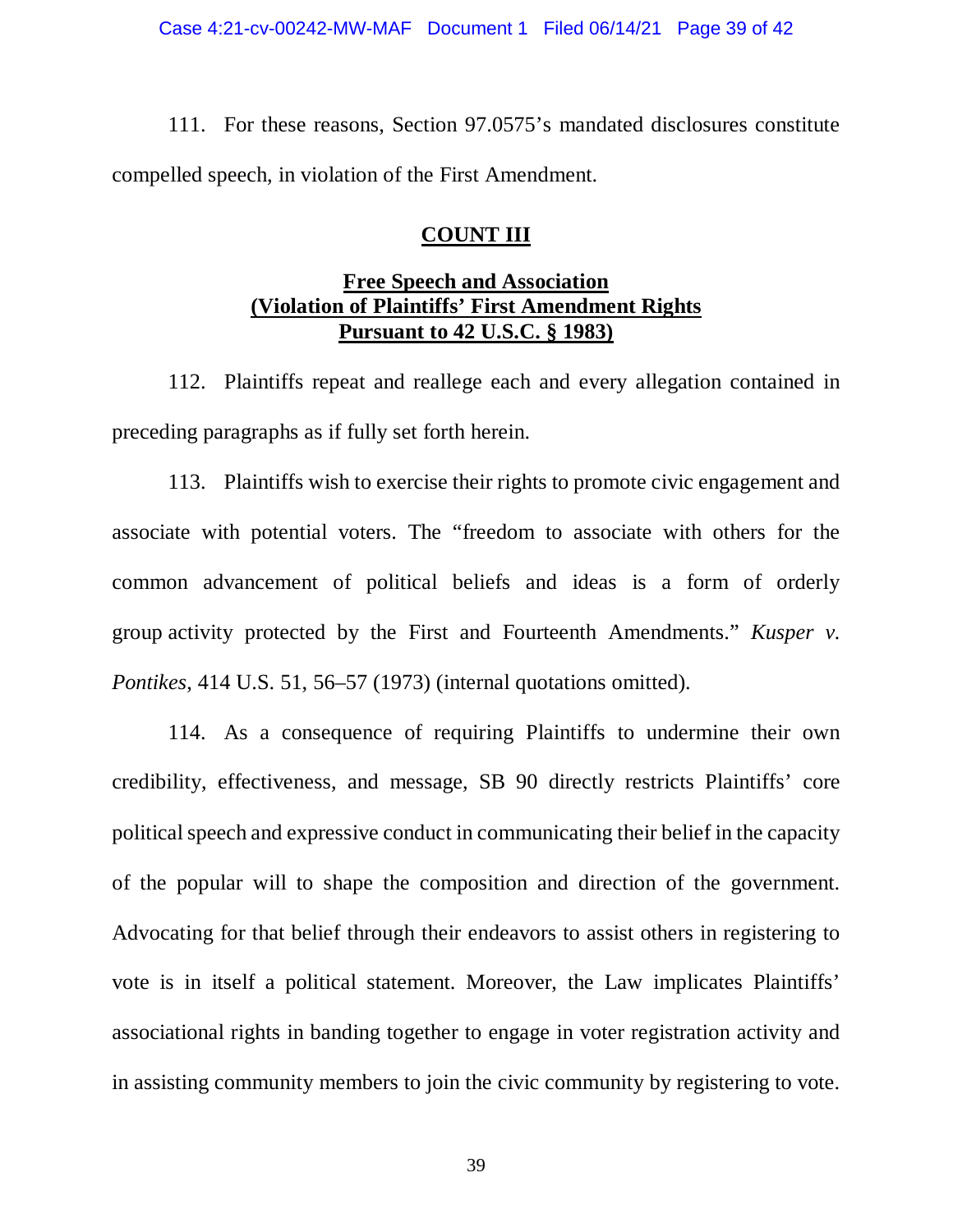### Case 4:21-cv-00242-MW-MAF Document 1 Filed 06/14/21 Page 40 of 42

115. Like the circulation of an initiative petition for signatures, voter registration activity is "the type of interactive communication concerning political change that is appropriately described as 'core political speech.'" *Meyer*, 486 U.S. at 422; *see also Buckley*, 525 U.S. at 186–87 (quoting *Meyer*, 486 U.S. at 422). Whether a voter should register and ultimately participate in an election is a "matter of societal concern that [Plaintiffs] have a right to discuss publicly without risking criminal sanctions." *Meyer*, 486 U.S. at 421.

116. Section 97.0575(3)(a) burdens Plaintiffs' First Amendment rights by diminishing the value and nature of their expression through delegitimizing the content of their organizational message and their ability to communicate with their chosen audience. The disclaimer and disclosure provisions impair Plaintiffs' ability to associate, help citizens register to vote, and express their collective views.

117. The disclaimer and disclosure provision in SB 90 is an impermissible content-based restriction on speech because speakers who discuss voter registration are subject to restrictions that other speakers are not.

118. These requirements are not narrowly tailored to serve any compelling state interest. Indeed, these requirements do not actually advance any legitimate regulatory interest, and serve little purpose other than to make civic engagement activities more difficult and less successful, and dissuade individuals from engaging in voter registration activity and thereby associating with Plaintiffs. Under the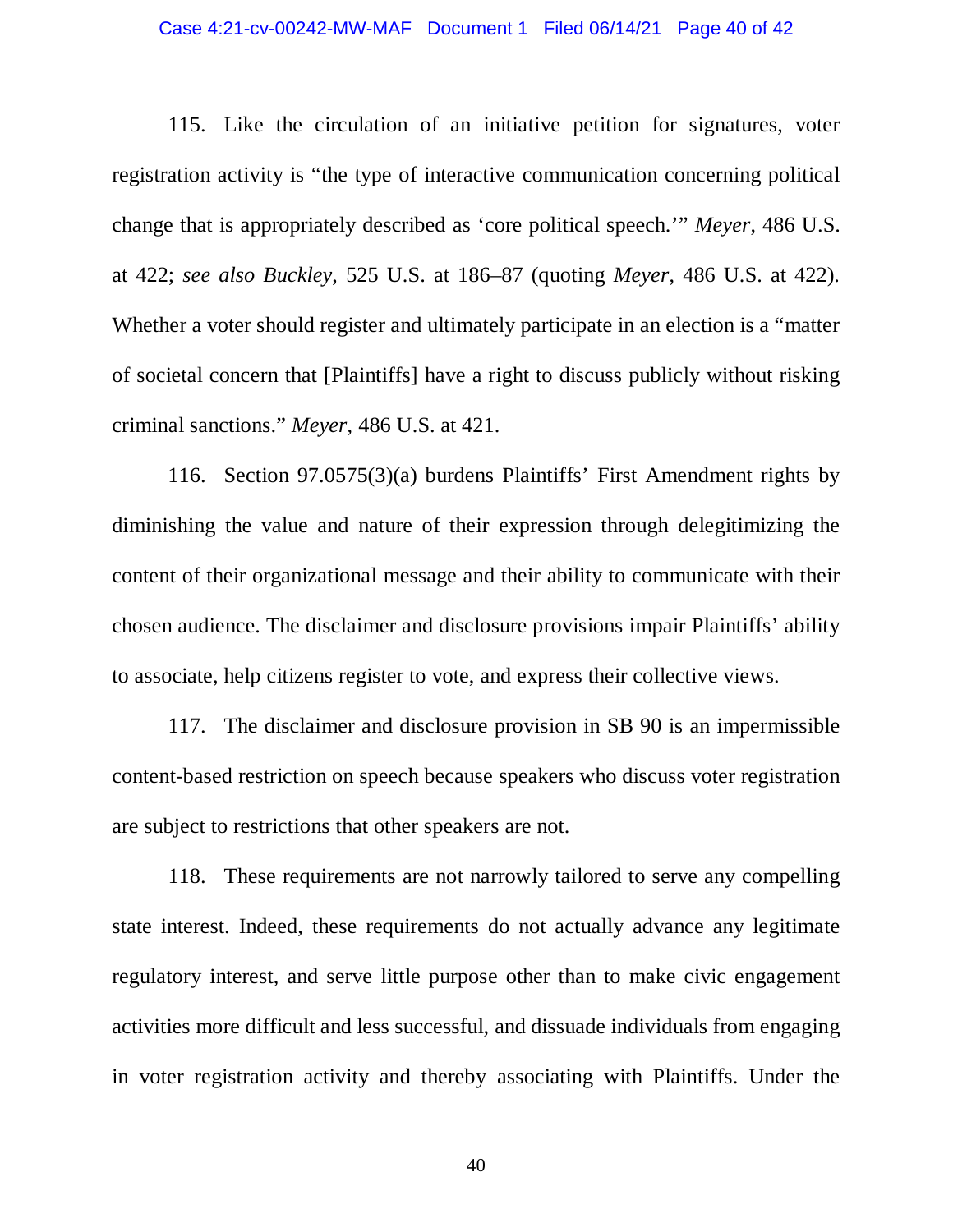exacting scrutiny applied in *Meyer*, or any other level of judicial scrutiny, these requirements fail.

## **PRAYER FOR RELIEF**

WHEREFORE, Plaintiffs respectfully request that the Court enter judgment in their favor and:

A. Declare that the disclaimer and disclosure requirements in Fla. Stat. § 97.0575(3)(a) violate the First and Fourteenth Amendments of the United States Constitution;

B. Preliminarily and permanently enjoin Defendants from enforcing the disclaimer and disclosure requirements in Fla. Stat. § 97.0575(3)(a).

C. Retain jurisdiction to render any and all further orders that this Court may deem necessary;

D. Award Plaintiffs their attorneys' costs and fees pursuant to statute; and

E. Grant any and all other relief this Court deems just and proper.

Dated: June 14, 2021 Respectfully submitted,

*/s/ Nancy G. Abudu* Nancy G. Abudu (Fla. Bar No. 111881) Emma C. Bellamy\* Southern Poverty Law Center P.O. Box 1287 Decatur, Ga 30031-1287 Tel: 404-521-6700 Fax: 404-221-5857 [nancy.abudu@splcenter.org](mailto:nancy.abudu@splcenter.org) [emma.bellamy@splcenter.org](mailto:emma.bellamy@splcenter.org)